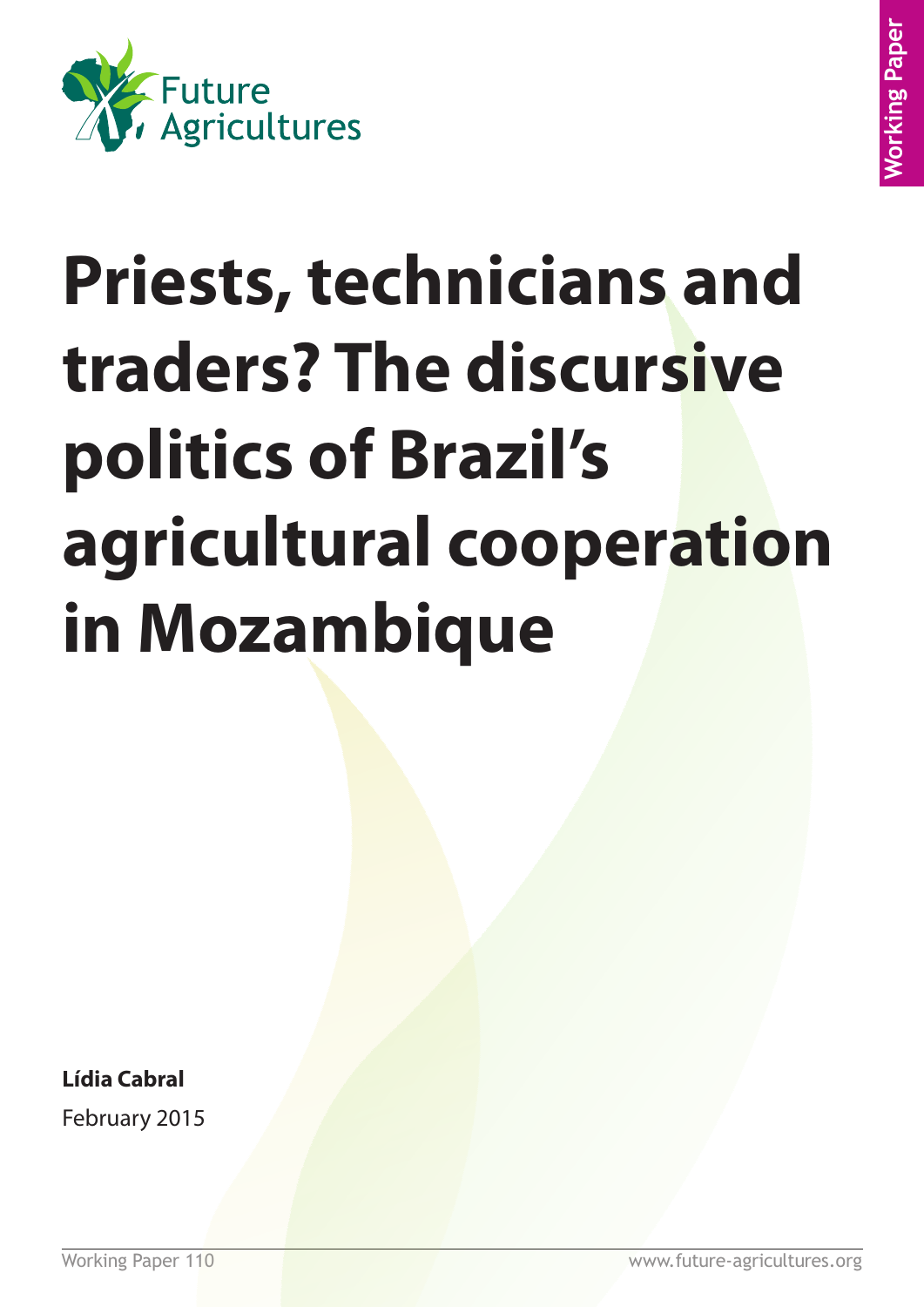# **Table of Contents**

| 2. Priests, technicians and traders in the context of Brazilian agriculture and its internationalisation 5 |
|------------------------------------------------------------------------------------------------------------|
|                                                                                                            |
|                                                                                                            |
|                                                                                                            |
|                                                                                                            |
|                                                                                                            |
|                                                                                                            |
|                                                                                                            |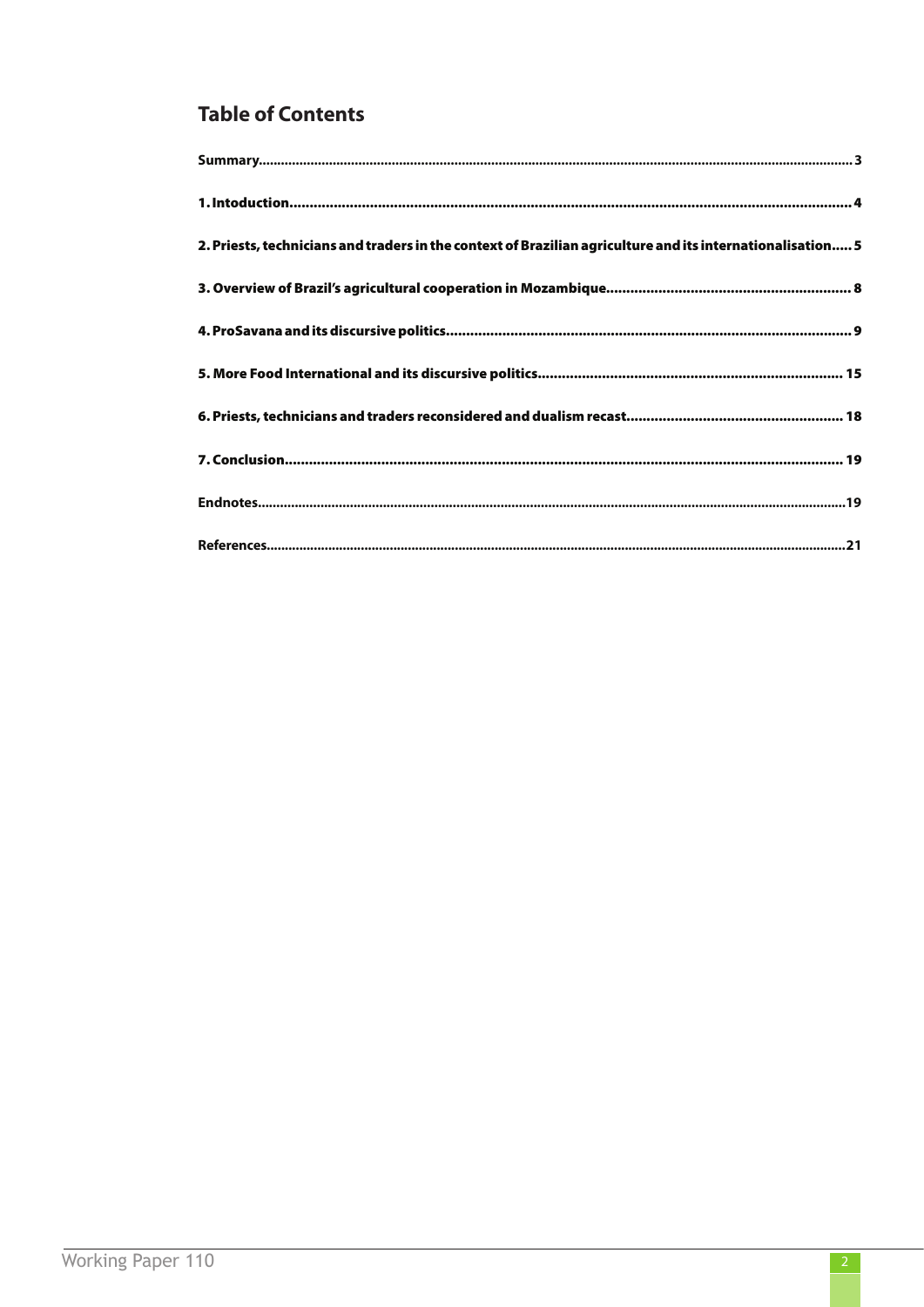## **Summary**

Questions such as whose interests drive Brazil into Africa, what development models are carried along and what is in them for African countries have been guiding research and debates about Brazil's cooperation in Africa. This paper contributes to this emerging body of work by looking at the specific case of agricultural cooperation. The analysis highlights the discursive side of Brazilian cooperation, where competing narratives about models and purposes reproduce different versions of reality for reasons related to the political character of cooperation. Discourse is hence an expression of the political. One account frames Brazil's agricultural cooperation as a domain of priests, technicians and traders, driven, respectively, by doctrinal, technical fixing and business rationales. This provides an initial frame of reference to distil actors' narratives about cooperation programmes. The paper focuses specifically on two cooperation initiatives in Mozambique: ProSavana and More Food International. The key for understanding competing narratives on these two programmes and how they intermingle and change over time can be found in Brazil's domestic sphere. The two programmes have been interpreted as an expression of contradictions in Brazil's agriculture and particularly its dualistic character, typically framed as family farming versus agribusiness. Through the lenses of discourse analysis, this paper offers a critical reading of the interplay between priests, technicians and traders, or different thrusts in cooperation relations. The interplay suggests that the terms of Brazil's agriculture dualism need recasting. While the paper prioritises the discussion of *how* Brazil's internal agricultural politics pervade the realm of development cooperation abroad, forthcoming research will reflect more extensively on *why* this happens.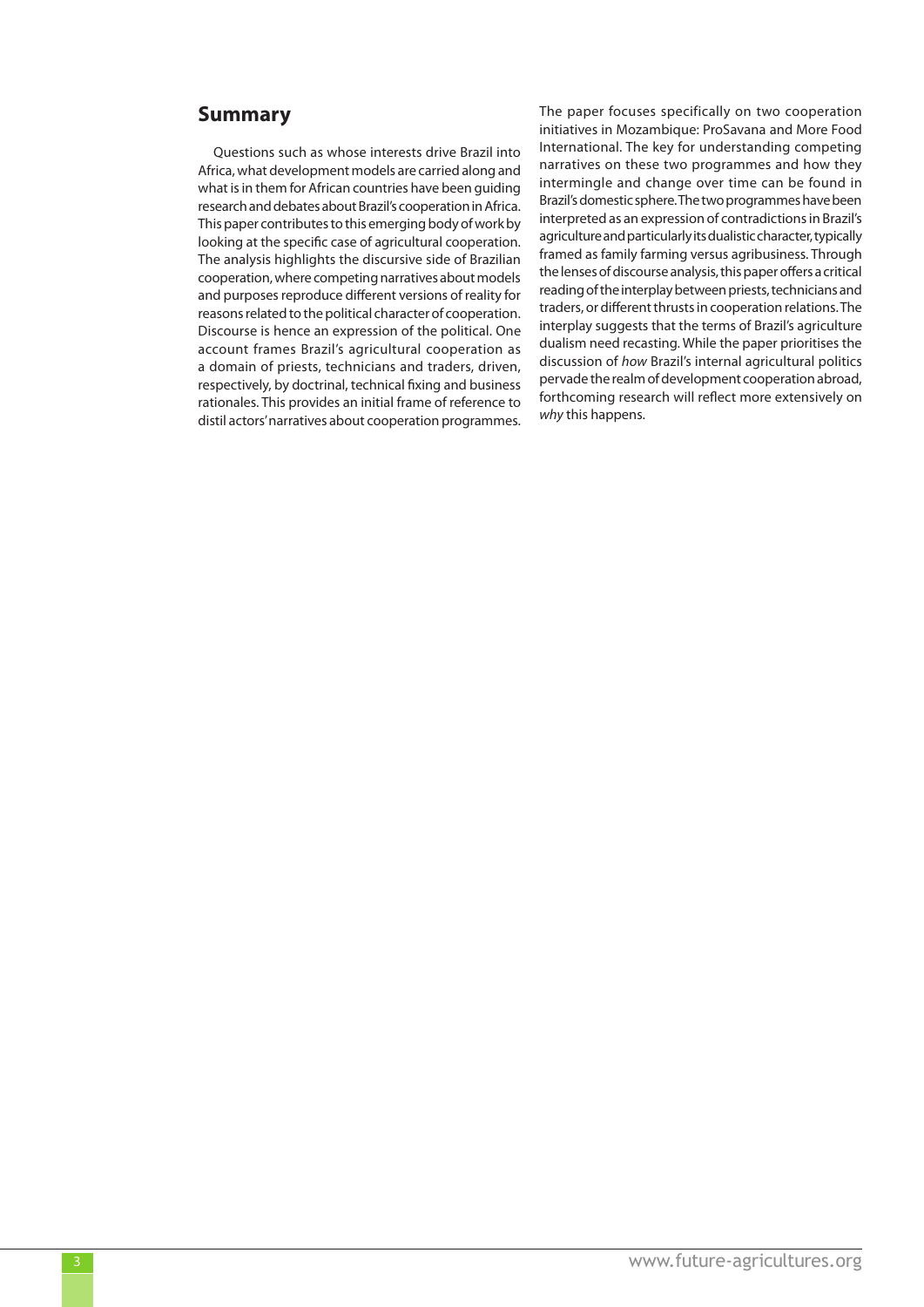## **1 Introduction**

Brazil's insertion into the realm of international development cooperation is a relatively recent phenomenon and one that has been getting a lot of attention by researchers and practitioners. Often clustered with the likes of China and India as a rising power or as a BRICS, Brazil's South-South cooperation has been widely discussed and contrasted to longstanding cooperation practices (Cabral et al. 2014; Burges 2013; Pino 2010; Pino and Leite 2009). Brazilian cooperation is commonly understood to be a legacy of President Lula da Silva's government, which prioritised South-South alliances on the basis of geostrategic motivations (Pinheiro 2012; Malamud 2011; Vigevani and Cepaluni 2007; Soares De Lima and Hirst 2006). In Africa, cooperation has often been packaged in a discourse of altruism and 'southern solidarity' (Visentini 2009). But, as Brazilian businesses expand their footprint across the continent, the morally-grounded discourse begins to fade. President Dilma Rousseff has taken a less passionate and more pragmatic stance, emphasising mutual benefit in Brazil-Africa relations. The motivations for Brazilian cooperation and the links between cooperation and business are hence being interrogated, particularly with regards to agriculture, an area which has become particularly sensitive in Africa in the light of debates on land grabbing and natural resource exploitation (Bush et al. 2011).

Questions such as whose interests drive Brazil into Africa's agriculture, what agricultural development models are carried along and what is in them for African countries, particularly their most deprived populations, have been guiding research and debates on Brazilian cooperation. ProSavana, a partnership between the governments of Brazil, Mozambique and Japan for the development of agriculture in a northern region of the Mozambican savannah, has been right at the centre of those debates. The programme has been heavily criticised for favouring a production system based on the monoculture of commodities and aiming mainly at export markets, which is seen as inadequate to respond to the needs of local communities and is accused of serving the interests of corporate agribusiness (Schlesinger 2014; Clements and Fernandes 2013). The critique often suggests an alternative based on Brazil's public policies supporting family farming systems, regarded as more suitable to the African context.

Those working directly on the programme, such as researchers from the Brazilian Agricultural Research Corporation, Embrapa, reject both the critique and the alternative. One Embrapa researcher put it as follows: 'We are not priests, we are technicians sent by traders'.<sup>1</sup> In his account, priests are associated with those advocating a family farming paradigm and regarded as ideologically driven. Traders are suggested as those with an eye on the opportunities cooperation in Mozambique may offer to Brazilian businesses. Technicians are framed as those who, like the Embrapa researcher, are only motivated by the technical dimension of the cooperation exchange. But the passage is also a self-critical recognition that the technical input may in effect be serving a business agenda, as the 'sent by the traders' detail suggests.

Yet, this paper is not about unveiling the 'truth' about Brazil's development cooperation and its drivers. In fact, the approach taken discards the idea that one real story about Brazil's cooperation exists. Instead, the analysis seeks to highlight the discursive character of the cooperation policy process by illustrating how different versions of reality are constructed through discourse (Jørgensen and Phillips 2002). The competing narratives on Brazil's agricultural cooperation that this paper documents are not taken simply as manipulations of the 'truth' but as evidence of how development cooperation is experienced by different actors who are engaged in hegemonic struggles to frame reality in particular ways (Laclau and Mouffe 1985). The paper borrows the prieststechnicians-traders framing as a basis for discussing the conflicting narratives and how they intermingle and change over time.

Discourse on Brazil's agricultural cooperation is captured through the narrative accounts of Brazilian actors concerning Brazilian agriculture and agricultural cooperation initiatives abroad.2 The focus lies on Brazil's agricultural cooperation in Mozambique and specifically two on-going programmes: ProSavana and More Food International. The choice of Mozambique is justified by the relative significance and variety of Brazilian agricultural cooperation initiatives that the country hosts. The selection of programmes reflects such variety and serves the purpose of connecting Brazil's cooperation experience with its domestic political context. The two programmes have been interpreted as an expression of the contradictions in Brazilian agriculture and particularly its dualistic character, seen in the institutional set up for governing the sector (the two programmes are led by different agriculture sector institutions in Brazil) and the political dispute between two dominant agriculture sector lobbies: family farming and agribusiness. The paper illustrates how the dualism narrative is replicated, contested and reframed by discourse concerning Brazil's agricultural cooperation in Mozambique. The Embrapa researcher's caricature could in effect be viewed as a particular framing of dualism where priests and traders stand on opposite sides and where technicians play a subsidiary role, at the service of traders.

Overall, the paper offers two general contributions to the growing body of research on Brazil's development cooperation. One is to illustrate the discursive nature of cooperation policy-making, where narratives should not be taken at face value but interpreted on the basis of multifaceted social relations and power dynamics. The other is to ground the discussion of Brazil's international cooperation within the country's domestic politics, where the key for deciphering those dynamics lies. Forthcoming research will dig deeper into the analysis of power struggles underpinning discourse formation and interplay.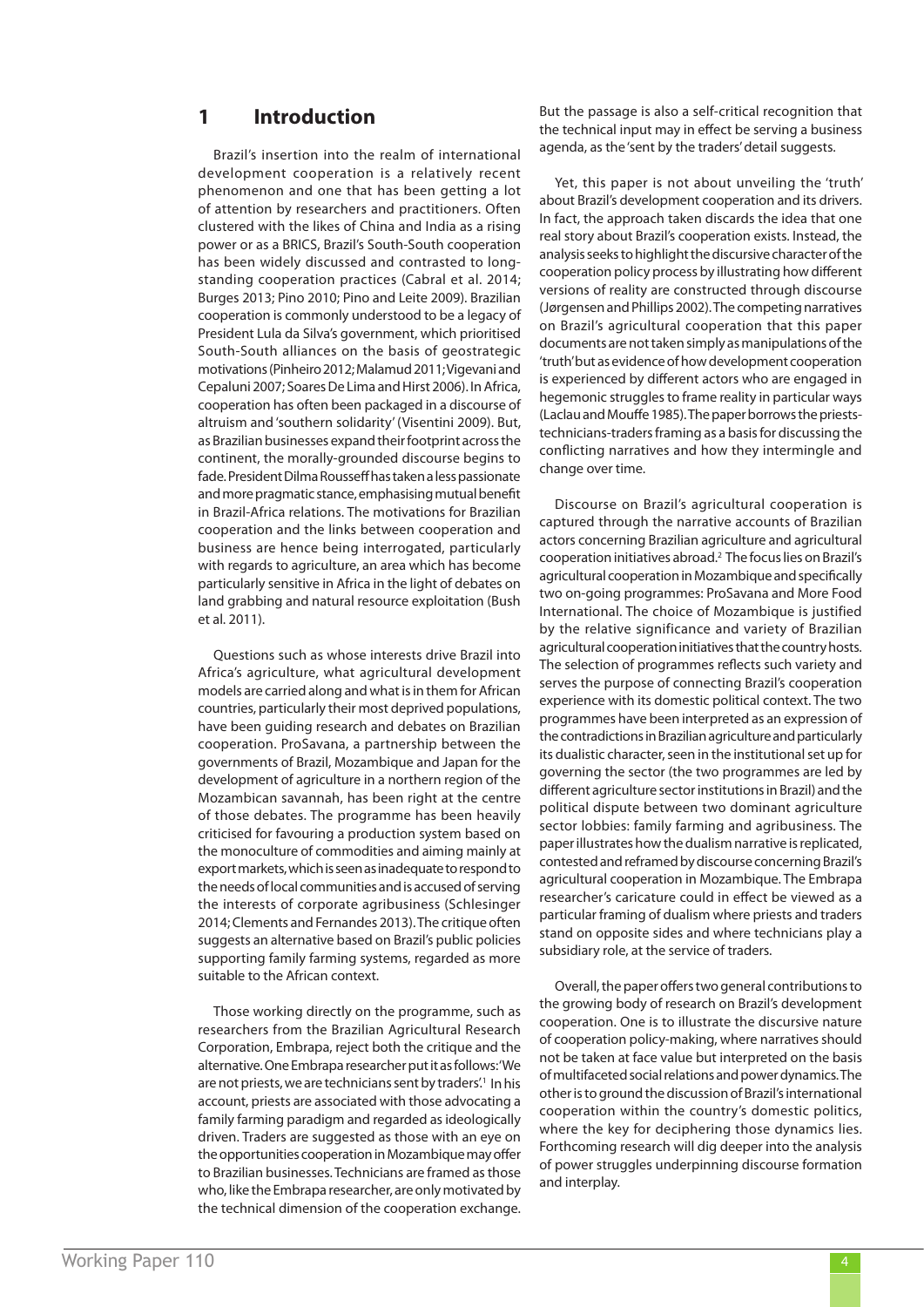Following this introduction, section 2 provides some background on Brazilian agriculture and its internationalisation process as a means of contextualising the analysis and shedding light onto the prieststechnicians-traders caricature. Section 3 situates the two case-studies within Brazil's agricultural cooperation portfolio in Mozambique. ProSavana and More Food International, with their discursive manifestations, are then analysed in detail in sections 4 and 5, respectively. The priests-technicians-traders framing is also considered in relation to the two programmes. Section 6 reflects on the framing and revisits the notion of dualism. Section 7 concludes and poses questions for further analysis.

# **2 Priests, technicians and traders in the context of Brazilian agriculture and its internationalisation**

In the Embrapa respondent's framing, priests, technicians and traders stand, respectively, for ideological, technical and business orientations in Brazil's development cooperation. As the case-study analysis in this paper will illustrate, this discursive triad is a useful caricature of a domain populated by contrasting interests and perspectives on agriculture and on what development cooperation entails. But to better understand where the caricature comes from, it is necessary to consider: first, Brazil's agricultural context and, specifically, further unpack the terms of the family farming-*versus*-agribusiness debate; and second, the wider process of internationalisation of Brazilian agriculture.

## *2.1. Brazilian agriculture, policy framework and the dualism debate*

Brazilian agriculture is mostly known for its highearning commodities. The country has, over a period of about 30 years, modernised its agriculture and turned into a 'global agricultural powerhouse' (Wheatley 2010), placing itself amongst the three world leading producers and exporters of sugar, chicken, orange juice, soybean, coffee, sugar, ethanol and tobacco (Pereira et al. 2012). Many of these successful commodities are produced in farms of the type described in the following evocative passage about farmed fields in the high plains of central Brazil, the *Cerrado* region (Brazil's savannah-like biome):

Twin-wagoned lorries laden with soya thunder along the highways. Away from the main roads, human beings are a rarity, glimpsed only in the cabins of combine harvesters or, in the late afternoon as the air becomes still, in the cockpits of crop dusters flying crazily close to the ground. (Wheatley 2010)

Yet, Brazilian agriculture is not just about large, mechanised and export-oriented farming found in the *Cerrado*. According to the 2006 Census, about 4.36 million farms, with an average size of 18ha, represent 84.4 percent of total farming units (IBGE 2009). They are classified as 'family farms', following a definition institutionalised in 2006, based on criteria related to farm size, nature of labour used and main source of income.3 These farms account for the bulk of production of some of Brazil's main food items, such as beans, cassava and milk (França et al. 2009). They are claimed to play a major role in addressing domestic food needs and employing the labour force (77 percent of people working in agriculture), despite benefiting from a disproportionally low share of land (24 percent) (Castro 2013: 11-12) and public resources,<sup>4</sup> when compared to the non-family sector. Despite the international image of success, inequality in resource distribution and land and income concentration remains a distinctive feature of Brazil's rural landscape.

The contrast between large and small farms and between agribusiness (often equated with large scale, highly capitalised and export-oriented farms) and family farms (of small to medium scale and more oriented to the domestic market) is a constant element in debates about agricultural development, inequality and public policy. Some describe the sector as governed by 'agrarian dualism', where two agricultural ministries coexist to serve two farming systems: the Ministry of Agriculture, Livestock and Food Supply (MAPA) supports agribusiness and the Ministry of Agrarian Development (MDA) supports family farming (Pierri 2013). Such dualism is also framed as a 'Gramscian struggle for hegemony' between two ideologically opposing development models (as discussed in Cabral and Shankland 2013: 18). From this perspective, agribusiness is criticised for concentrating resources and income and for negative environmental impacts. Family farming is associated with food production and a more environmentally balanced and socially just agrarian structure (Fernandes et al. 2012).

The definitions of what constitutes family farming and agribusiness are, however, contested and the use of the terms is in itself part of the debate. For some, the dualism argument is a manichaeistic caricature of Brazilian agriculture, lacking conceptual and empirical foundation and being largely driven by political calculation ( Navarro and Pedroso 2011; Navarro 2010; Graziano da Silva 1980). Agribusiness is not necessarily separate from or inimical to family farming, as family farms are often integrated in value chains that connect farm production with processing and marketing activities (Silva 2010). Dualism proponents counter-argue, however, that '[r]epresenting agribusiness as a totality – i.e. everyone is a farmer – is a strategy used by advocates of the agrarian capitalism paradigm to hide inequalities generated by rural power relations' (Fernandes et al. 2012: 37).

Notwithstanding this debate and the conceptual validity of the terms, the coexistence of two agricultural ministries, led by two different political parties in the governing coalition,<sup>5</sup> confirms the idea of dualistic governance. This division is also reflected in Congress where there is an opposition between the two prominent agricultural political lobbies – the *bancada ruralista* and the Workers Party's (PT) *núcleo agrário*. 6 Reflecting the institutional and political arrangements, the recent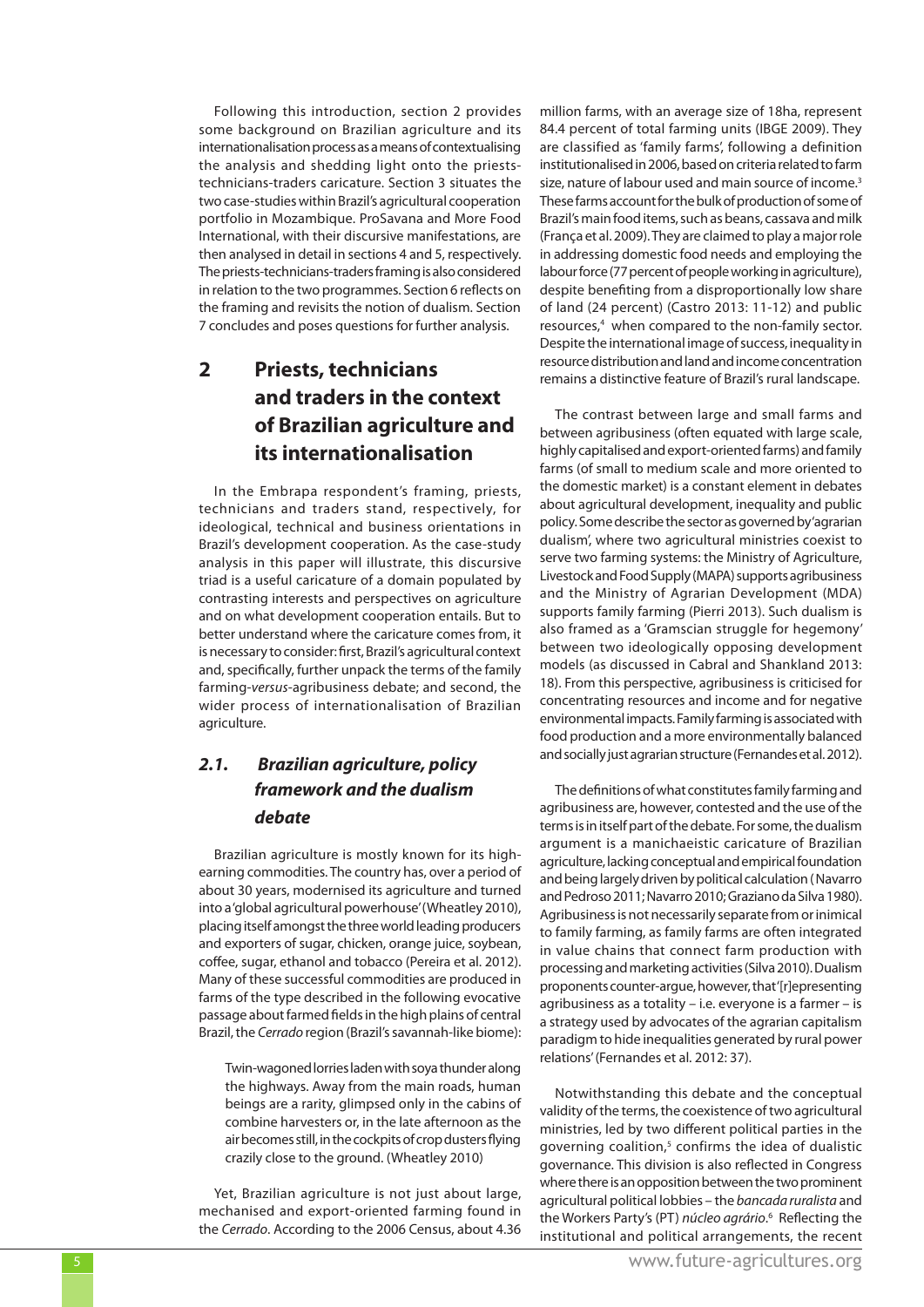history of Brazil's agricultural policy is marked by two largely separate trajectories: one that led to the emergence of Brazil's modern farming sector and another that institutionalised the family farming category and developed a set of policies targeting this particular group.

The origins of Brazil's modern agriculture are usually situated in the 1960s when the combination of a particular context (of rapid industrialisation and expansion in transport infrastructure) and a set of agricultural policies (which included public research, rural extension and credit) created the conditions for the development of a dynamic sector (Buainain et al. 2013; Pereira et al. 2012). The circumstances and policies led to the formation of the capitalist modern farmer, who emerged largely from a group of migrant farmers from the South of the country attracted to lower latitudes, and the *Cerrado* in particular, by the expansion of the agricultural frontier.7 Over the years, favourable macroeconomic management and growing international demand for agricultural commodities, particularly China's demand for soybeans, created the conditions for the expansion of Brazil's export-oriented sector.

Policies directed to the family farming segment received unprecedented attention since 2003, when the PT became the dominant political force in the ruling coalition. MDA's budget increased significantly over the years – its main policy instrument, the National Programme for Strengthening Family Farming (PRONAF), a credit facility, expanded about eightfold between 2002/03 and 2010/11 (from 2.4 to 16bn Reais) (MDA 2010: 23). PRONAF's scope was also enlarged to include rural extension to farmers and new family farming policies were created, including insurance, price guarantees and public procurement. Two programmes, which became references to international cooperation, are worth highlighting from this package: the More Food Programme and the Food Purchase Programme (known as PAA). The former provides credit to assist the 'modernisation of family farms', where modernisation is used as a synonym of mechanisation (MDA 2010: 58). The latter is a social welfare programme that guarantees public procurement from targeted family farmers, and channels the acquired products to food security and nutrition programmes, including the National School Feeding Programme, known as *Merenda Escolar*.

Brazil's recent agricultural policy history and the country's agrarian structure legacy combined have given rise, according to Favareto (2014a; 2013), to a complex social reality in the rural sphere, for which the author offers a more nuanced reading of the agribusiness-family farming divide. In Favareto's formulation, agribusiness includes both backward and modern large farms. The former are those who inherited land and are linked to Brazil's traditional oligarchies; they have a high degree of political power but low levels of technical modernisation and productivity. The latter are modern farms with high levels of productivity and income. Family farms are seen as including modern and mechanised farms with high productivity, farms highly dependent on MDA's subsidies and a peripheral segment (including landless people) dependent on social welfare policies.

This more nuanced disaggregation of the sector is useful to further unpack the notions of agribusiness and family farming and see where the two might overlap. One could argue that the difference between modern family farms and modern agribusinesses is more of scale than of any fundamental distinction in their social organisation of production.

The disaggregation also suggests that the terms of the paradigmatic dispute may no longer be reflected by the agribusiness-family farming dualism (as the overlaps may indeed suggest). Another type of paradigmatic fracture is concealed in current debates. It concerns how agriculture and the rural spheres are conceptualised. The contrast is between a 'productivist' focus on performance of agricultural activity (as the central locus of production and exchange) vis-à-vis an emphasis on the rural space as 'territories of life' that takes into account a more heterogeneous set of social relations beyond the primary sector's performance (Favareto 2014a). The 'productivist' paradigm is reflected in arguments suggesting that without incentives to boost efficiency small farms (measured in terms of value of production rather than area) are doomed to disappear, because they are unable to compete in increasing competitive markets, and that Brazilian agriculture will gradually become dominated by large scale and highly efficient farms (Buainain et al. 2013). The 'territories of life' perspective argues that public policies cannot be framed solely in terms of addressing productive efficiency but in terms of maintaining the social fabric in rural areas and promoting diversity of the natural and social landscape (Favareto 2014b).

In this reinterpretation of dualism, the institutional divide between MAPA and MDA may no longer reflect the terms of the paradigm dispute, as parts of MAPA and MDA may share allegiances to either a 'productivist' or a 'territories of life' type of perspective. Hence, for example, although MDA's political discourse emphasises family farming as a production system distinct from agribusiness, its More Food Programme has been criticised for promoting the 'conservative modernisation' of family farms, through the use of an agribusiness technological package which leads to the specialisation of production, increases dependency on large agroindustrial conglomerates and thereby compromises the model's sustainability (Teixeira 2013; Ibase 2006). On the other hand, within Embrapa (a public corporation institutionally subordinated to MAPA), a current sympathetic to an agroecological approach to farming and emphasising diversity of rural systems seems to be gaining ground against a more traditional emphasis on high-tech extensive farming (Cabral forthcoming).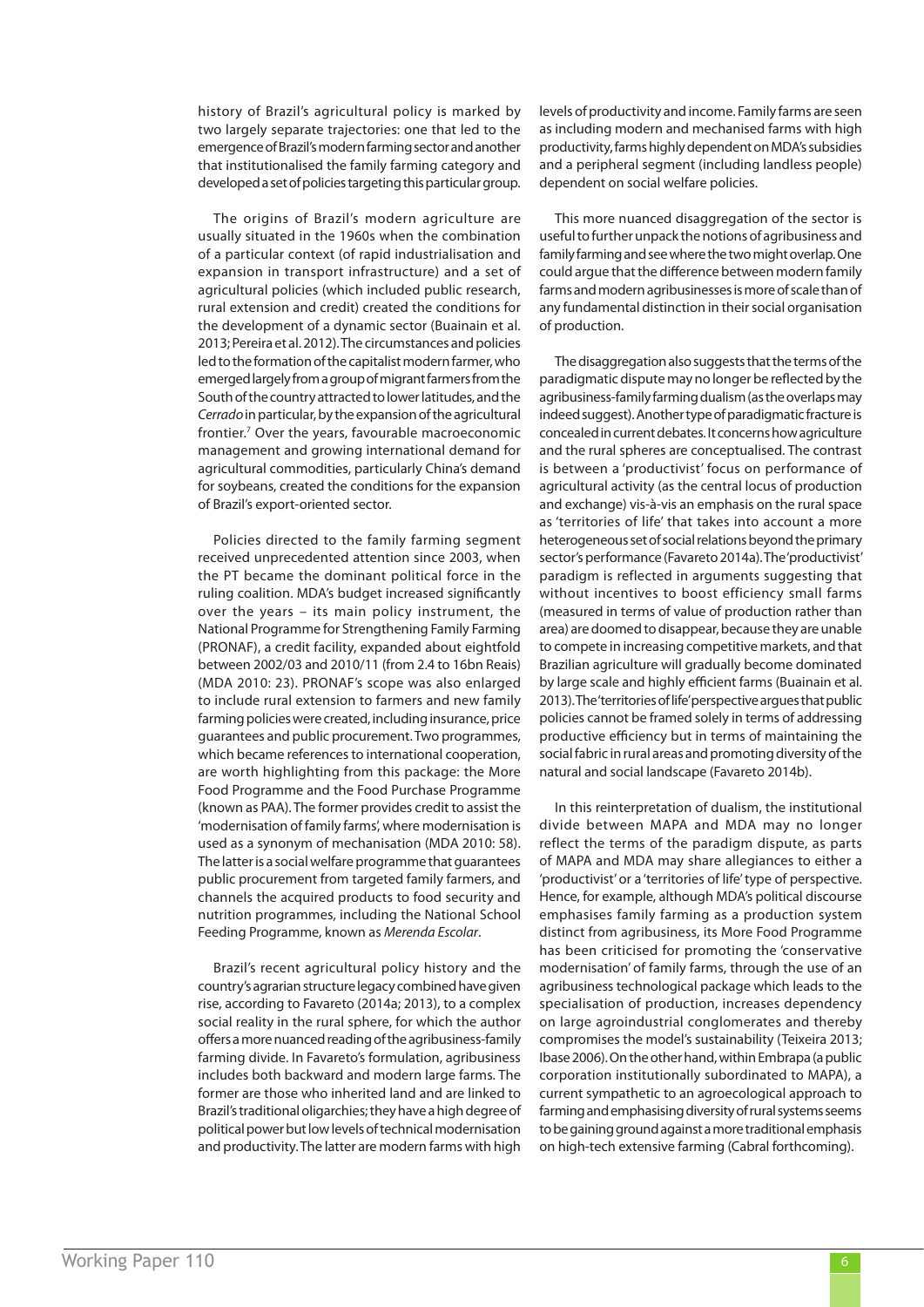## *2.2 The internationalisation of Brazilian agriculture: priests, technicians and traders in Africa*

The international projection of Brazilian agriculture has happened mainly through its export-oriented sector. But besides agricultural commodities, other aspects of Brazilian agriculture are increasingly crossing the border. There is investment in farming activity overseas, there are political networking and advocacy activities in international fora, and there is the sharing of agricultural technology and know-how as part of conventional development cooperation activities. As this paper will reveal, development cooperation is not simply about the latter but is connected to this wider process of internationalisation. For the moment, however, and for the sake of scene setting, it worth contextualising briefly some of these various transnational endeavours. Borrowing the Embrapa researcher's caricature, the remainder of this section will situate the 'traders', 'priests' and 'technicians' in the context of the internationalisation of Brazilian agriculture, and its Africa dimension specifically.

#### *Traders – the business drive*

The Brazilian private sector's investment in agricultural production overseas, and in Africa specifically, is still relatively confined. The best publicised case is the cotton farm explored by the Pinesso Group, from Brazil's Mato Grosso state, in Sudan. Pinesso is also present in northern Mozambique, where it grows soybean. Odebretch, one of Brazil's largest construction companies, is also investing in the farming sector in Angola. Through these experiences, it is modern agriculture of the type that flourished in the Brazilian *Cerrado* that is being exported. The Pinesso Group, for example, holds a concession of 100,000ha in Sudan (Ondei 2013). Paulo Hegg, one of the Group's partners, described modern farming of the type he practices in Sudan as 'an industrial assembly line', where cutting edge machinery and transgenic seeds have been deployed to boost productivity (Hegg 2014: 17-20). Unsurprisingly, it is the large entrepreneurs who are able to mobilise the required capital for overseas investments and have the leverage to influence local governments for favourable conditions.8

But despite much speculation concerning Brazilian private entrepreneurs' involvement in land grabbing in Africa (UNAC et al. 2012), Brazil's agribusiness investments remain largely episodic. Land may be cheaper in Africa, but the high levels of risk and scarcity of financial incentives still restrain Brazilian entrepreneurs. The latter's interest in farming in Africa is however patent<sup>9</sup> and there is an expectation that further investment opportunities will be promoted by the Brazilian government, especially now that the Brazilian Development Bank (BNDES) has opened branch in South Africa.10

Brazilian business' interest in African agriculture concerns not only farming but also complementary activities, such as the selling of agricultural machinery and equipment, an area BNDES is interested in promoting.11 Other than expanding markets for the Brazilian industry, the latter also contributes to enhancing farming conditions, thereby making future investments in production more viable.<sup>12</sup>

#### *Priests – the political drive*

Besides modern large-scale farming, other Brazilian farming models and experiences have also gained some international exposure. The family farming concept and associated public policies have permeated international fora through MDA's policy networking activities. The creation, in 2003, of the Specialised Meeting on Family Farming (REAF), within the institutional structures of Mercosul, a regional trading bloc in South America, is regarded by MDA as a milestone in promoting family farming and also in involving civil society actors in international policy debates concerning Brazilian agriculture.13 Although REAF does not concern Africa specifically, by actively engaging in it, MDA would over the years build an international arm, which would later become connected with Africa through development cooperation.

Brazil's family farming narrative has also gained significant international visibility under the current leadership of the Food and Agriculture Organization of the United Nations (FAO). FAO's Director-General, José Graziano, a former minister in President Lula's government, has made family farming one of FAO's central themes.14

Brazil's civil society actors have also played a part in exposing internationally aspects of their country's agricultural experience, either by participating in policy fora such as REAF or through their own connections to international networks. For example, the Landless Rural Workers' Movement (MST), connected to international networks through Via Campesina, an international peasant's movement, has been actively engaged in sharing Brazil's social mobilisation experience in agriculture and exposing the dark side of the *Cerrado* success (Nogueira 2013).

#### *Technicians – the technical fixing drive*

Technical cooperation projects are the main channel for sharing Brazil's agricultural technology and know-how and Embrapa is a leading, though not exclusive, actor in these initiatives, which typically combine training, crop adaptation and other farming experiments in beneficiary countries involving Embrapa's researchers. In Africa, the organisation is involved in technical cooperation projects in some 16 countries.<sup>15</sup>

Embrapa's technological contribution to the transformation of the *Cerrado* and the emergence of modern Brazilian agriculture (Arraes et al. 2012) is central to its dominant narrative of cooperation in Africa, where the similarities between the Brazilian *Cerrado* and the African savannah are invoked to justify common technological solutions (Embrapa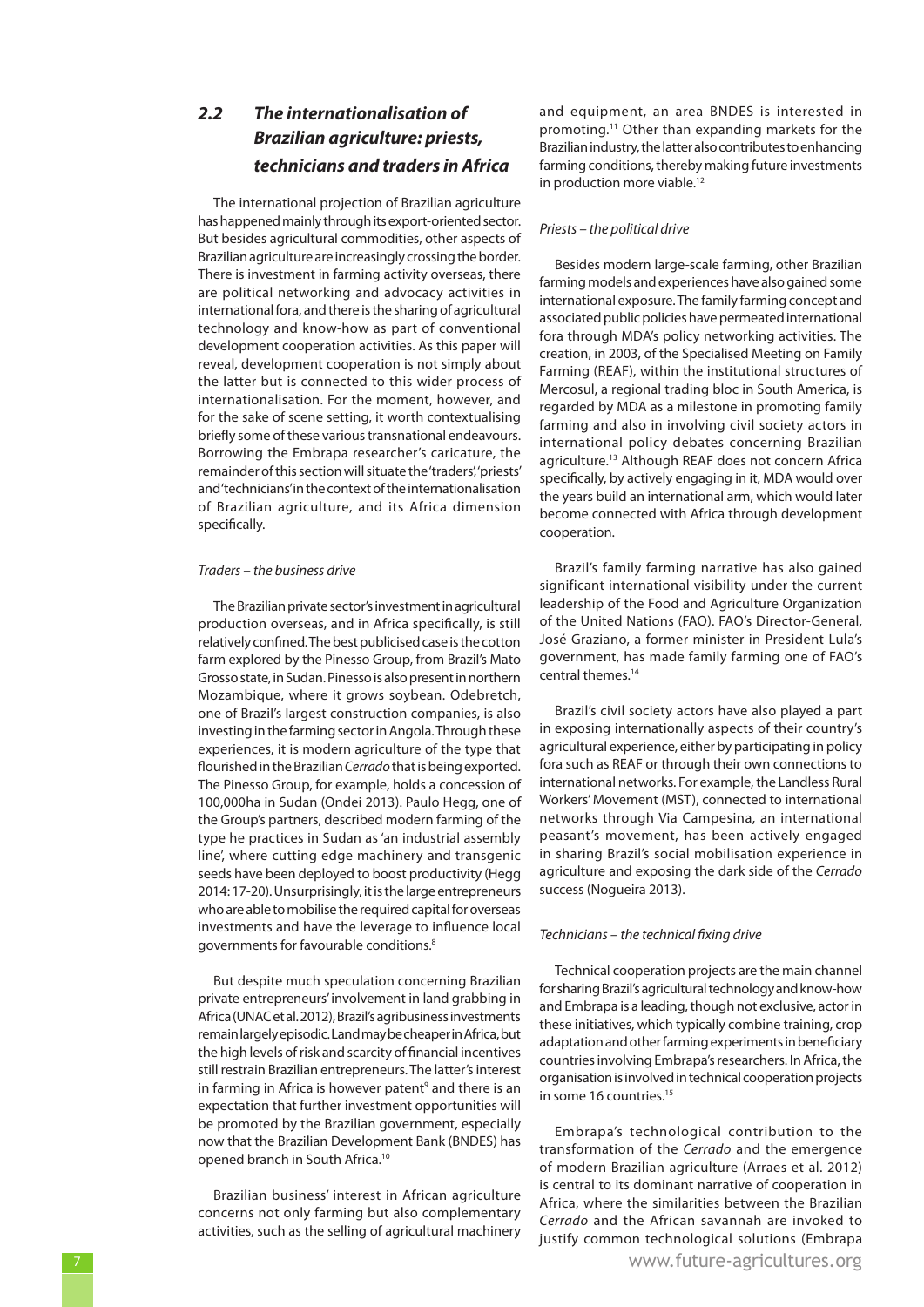2010). Yet, the experience of Embrapa's professionals in cooperation reveals a more nuanced picture. Embrapa has over its 40 years of existence grown into a complex organisation inside Brazil. Today it covers a wide range of agricultural production systems and hosts contrasting epistemological traditions. Some of its current researchers are critical about, and disengaged with, the organisation's historical connection with the *Cerrado* development (Navarro and Alves 2014). As discussed elsewhere (Cabral forthcoming), the diversity of thinking about agricultural development found within Embrapa today is reflected in its researchers' engagements in technical cooperation abroad (and this paper will further substantiate this point).

The technical fixing thrust is therefore hardly immune from the political game fought at home. Embrapa's technicians may have initially been sent by the traders but, as this paper will suggest, the priests' response is taking shape.

Overall, the internationalisation of Brazilian agriculture is happening across several fronts, through interactions involving businessmen, politicians, bureaucrats, researchers and activists. Different visions and models of agricultural development, which can ultimately be translated into some form of dualism, are promoted through these various forms of engagement. The remainder of this paper discusses the connection between these various interactions with reference to two illustrative agricultural cooperation projects in Mozambique.

# **3 Overview of Brazil's agricultural cooperation in Mozambique**

Mozambique is the top recipient of Brazil's development cooperation in Africa and currently concentrates a variety of initiatives in the agriculture sector (Cabral and Shankland 2013). The significance of the agricultural portfolio within cooperation as a whole is reflected in the creation, by the Brazilian Cooperation Agency (ABC),16 of an exceptional in-country coordination function for agriculture-related projects.<sup>17</sup>

At the time this research was conducted, Brazil's technical cooperation portfolio for agriculture in Mozambique included six projects, as summarised in Table 1. They make an assorted package in terms of focus, institutions involved and agricultural role models. Training and capacity building activities, led by Embrapa and directed to its homologous local agricultural research institution, Mozambique's Agrarian Research Institute (IIAM), have been the dominant form of cooperation. ProSavana, ProAlimentos and Plataforma, although with varying scope, all aim to in their first instance strengthen IIAM's research capacity. Yet, the portfolio has recently expanded to include projects focused on policy dialogue, entailing the sharing of Brazil's experiences with public policy targeting the family farming sector. PAA-Africa and More Food International are the two examples of this. There is also one project getting Brazilian and Mozambican farmers' organisations to collaborate on native seeds' conservation.

This study selected ProSavana and More Food International as case studies for detailed analysis. ProSavana is the Programme for Agricultural Development of the Tropical Savannah in Mozambique, developed in partnership with the governments of Mozambique and Japan, and aiming to strengthen the potential of agriculture in the Nacala Corridor region, in the north of Mozambique. Edaphoclimatic affinities between the Brazilian *Cerrado* and the Mozambican savannah are evoked to justify the suitability of Brazilian technology and expertise (Leite and Silva 2013). More Food International is inspired by Brazil's More Food Programme, the family farming focused mechanisation policy.18 It combines policy dialogue, rural extension activities and a concessional credit scheme to support acquisitions by African farmers of Brazilian-made agricultural machinery and equipment. The programme targets small and medium farmers and aims to increase productivity and ultimately address food security.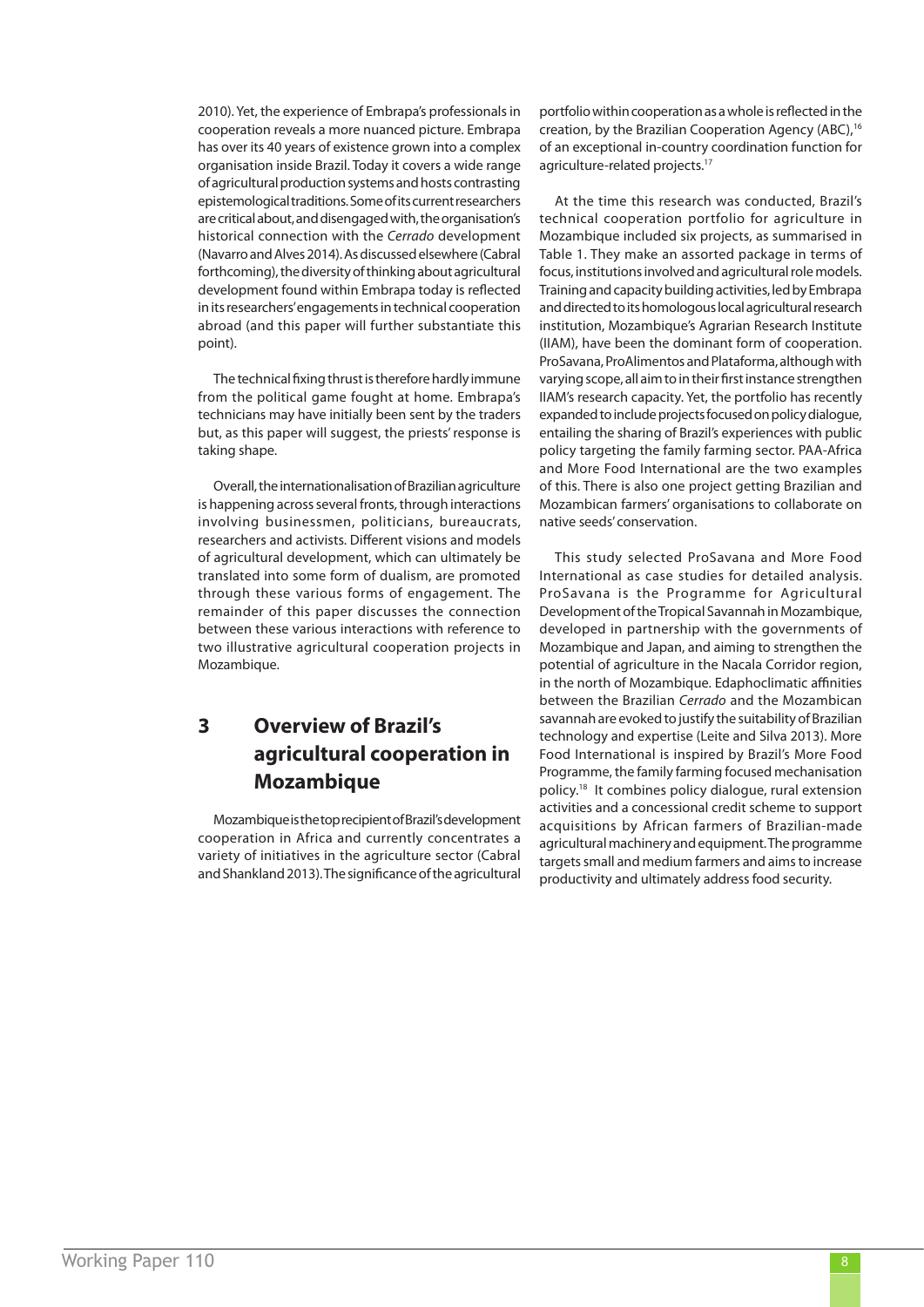#### **Table 1. Brazil's agricultural cooperation portfolio in Mozambique in 2014**

| <b>Project</b>               | <b>Timeframe</b> | <b>Stated aims</b>                                                                                                                                                                                                                                                                                         | <b>Mozambican</b><br>counterpart                       | <b>Brazilian</b><br><b>institutions</b><br>officially<br>involved                                  | <b>Brazilian</b><br>agriculture role<br>models                          |
|------------------------------|------------------|------------------------------------------------------------------------------------------------------------------------------------------------------------------------------------------------------------------------------------------------------------------------------------------------------------|--------------------------------------------------------|----------------------------------------------------------------------------------------------------|-------------------------------------------------------------------------|
| ProSavana                    | 2011-2021        | 'Create new models of agriculture<br>development, taking into account<br>environmental and socio-<br>economic aspects, aiming regional<br>agriculture and rural development<br>oriented towards the market and<br>with competitive advantages.'<br>(Government of Mozambique et al.<br>2013a)              | <b>IIAM</b>                                            | Embrapa, FGV,<br>MDA, ABC                                                                          | Cerrado<br>development                                                  |
| <b>ProAlimentos</b>          | 2011-2014        | 'Strengthen strategic production<br>and distribution capacities<br>regarding food products in<br>Mozambique.' (ABC 2011: 9)                                                                                                                                                                                | <b>IIAM</b>                                            | Embrapa                                                                                            | Embrapa's<br>research on<br>horticultures                               |
| Plataforma                   | 2010-2014        | 'Strengthen the national system<br>of agricultural research in<br>Mozambique, aiming to have<br>efficient planning, coordination,<br>monitoring and evaluation of<br>agricultural research activities<br>and dissemination of agricultural<br>technology.' (ABC 2010a: 4)                                  | <b>IIAM</b>                                            | Embrapa                                                                                            | Embrapa's<br>institutional<br>structure and<br>research capacity        |
| More Food<br>International   | 2014-2016        | 'Transfer, absorption and/or<br>development of specific knowledge<br>and selling of machinery and<br>equipment.' (Government of Brazil<br>2013: Art. 2° I)                                                                                                                                                 | Agricultural<br>Development<br>Fund (FDA)              | MDA, Embrapa,<br><b>Brazil's rural</b><br>extension<br>agencies to be<br>defined                   | More Food<br>Programm e                                                 |
| <b>PAA-Africa</b>            | 2012-2015        | '1- Support innovative local<br>initiatives of food purchase from<br>smallholders for humanitarian<br>food assistance; 2- Strengthen<br>partnerships and strategies to<br>support long-term solutions to<br>fighting hunger through local<br>food purchase initiatives for food<br>assistance.' (PAA 2013) | Ministry of<br>Agriculture<br>(MINAG)                  | <b>MDS and CG</b><br>Fome <sup>19</sup>                                                            | <b>Food Purchase</b><br>Programme (PAA)                                 |
| Native seeds<br>conservation | 2011-2014        | 'Promote and support the<br>exchange, dissemination and<br>commercialisation of traditional/<br>native seeds, though seed fairs<br>and exchange of experiences.'<br>(Government of Brazil undated)                                                                                                         | MINAG,<br><b>National</b><br>Peasants'<br>Union (UNAC) | General<br>Secretariat of the<br>Presidency,<br><b>Brazilian social</b><br>movements <sup>20</sup> | Social<br>movements'<br>experiences with<br>conservation<br>agriculture |

This selection does not intend to be representative of Brazil's agricultural cooperation portfolio in Mozambique but to provide a basis for investigating how domestic politics permeates development cooperation discourse and to what effect. More specifically, it allows us to explore the polarisation concerning models of agricultural development. As one respondent put it, Mozambique is 'the lab of the difficult combination between systems of production'.<sup>21</sup>

# **4 ProSavana and its discursive politics**

## *4.1 Genesis*

The idea behind ProSavana got an official stamp at the 2009 L'Aquila Summit, where the Brazilian President, Lula da Silva, and the Japanese Prime Minister, Taro Aso, agreed to build on their countries' experience of bilateral cooperation in the Brazilian *Cerrado* – Prodecer<sup>22</sup> – to support agricultural development in Mozambique as part of their contributions to the food security initiative announced at the Summit (JICA et al. 2009). Much of Mozambique's arable land lies on Africa's Guinean Savannah zone, a vast area spreading along the tropics belt where a 'sleeping giant' of agriculture-based prosperity, based on improved international commercial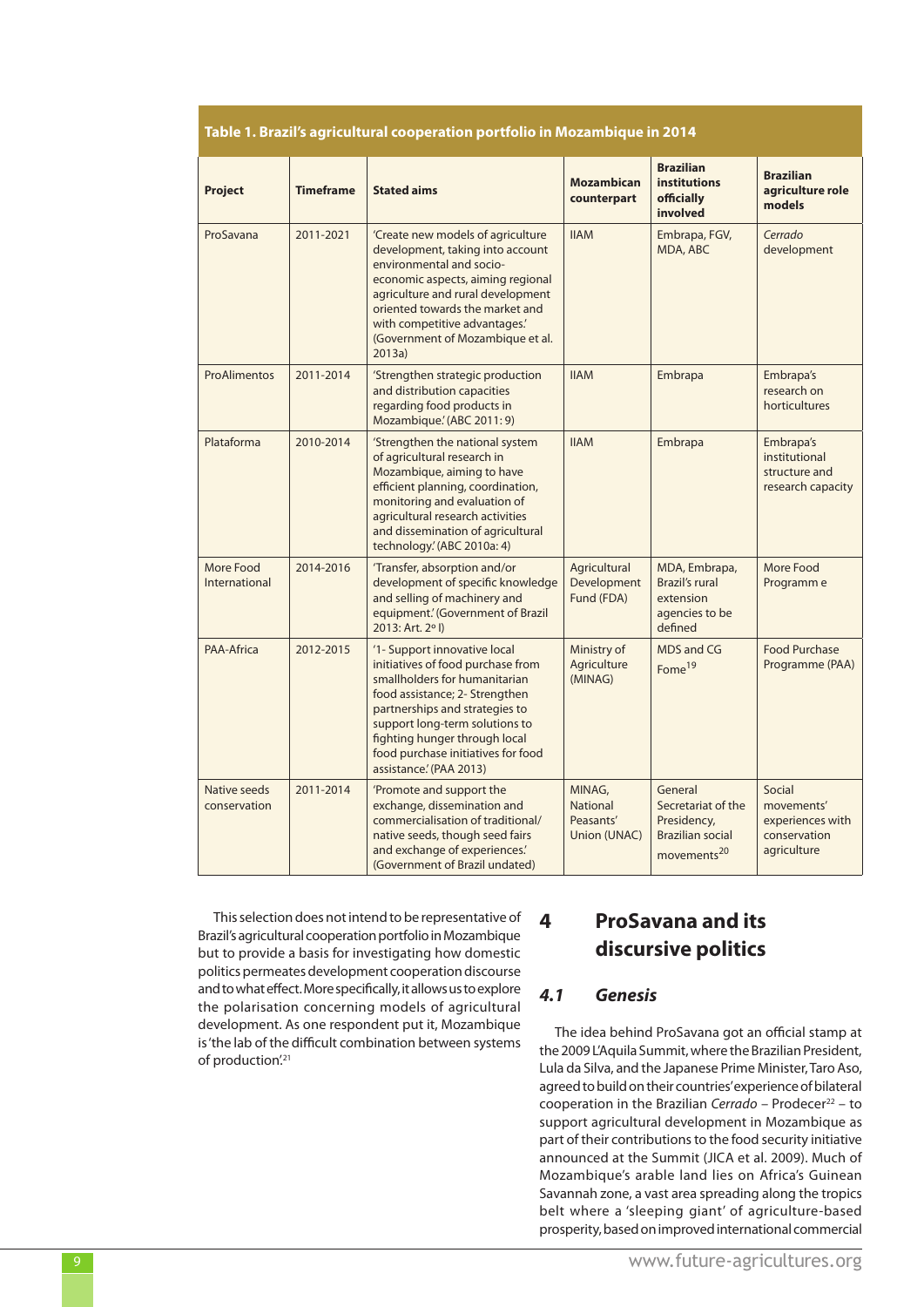competitiveness of a handful of crops, was argued to be waiting to be awaken (Morris et al. 2009). The 'sleeping giant' thesis, published as a joint World Bank-FAO report earlier that year, presented the Brazilian *Cerrado's*  experience of large-scale and highly mechanised production as one of two successful prototypes for the region (the other was Thailand's smallholder-based development).

ProSavana's exact parentage is subject to speculation but one of the earliest references to it dates back to 2005 when the then Director-President of Embrapa, Clayton Campanhola, announced a new technical cooperation initiative in Mozambique to be carried out as a partnership with the Brazilian mining company Vale. Incidentally, Vale had just obtained a concession for a coal mine in the north of the country (Rádio Nacional 2005). In a 2013 press conference, Vale's CEO, Murilo Ferreira, recalled the original connection between Vale's investments (in the Moatize coal mine as well as the railway line transporting the coal to the nearest port at Nacala) and the *Cerrado*inspired technical cooperation project envisioned for the Nacala Corridor by the Minister of Agriculture of Lula's first government, Roberto Rodrigues.23

Four years later, the Brazilian government found in Japan an ideal partner to replicate the *Cerrado* enterprise and imprint dynamism in a region where Brazilian companies were starting to get established – Vale has pulled along several Brazilian medium sized enterprises providing services to the mining company $24$  and Odebrecht got in 2011 a concession for upgrading the Nacala airport.<sup>25</sup>

In September 2009, together with the government of Mozambique, Brazil and Japan finally signed a Memorandum of Understanding for the Triangular Cooperation for the Development of Agriculture in the Mozambican Tropical Savannahs (JICA et al. 2009).

Specifically on Brazil's cooperation side, besides the seemingly altruistic sharing of tropical agricultural technology with the 'irmãos africanos' (African brothers), 26 commercially-minded motivations had also been pointed out by the Embrapa leadership in the early days:

...besides technical support given to beneficiary countries, [technical cooperation agreements] open way to Brazilian suppliers of agricultural products, such as seed. They also open, for Embrapa, access to international research funding lines for research and technical initiatives for the development and production of food in poor and developing countries. (Valor Econômico 2004)

 Furthermore, 'The dissemination of technology from Embrapa and Brazilian scientists can increase the country's revenue, via royalties' (Ibid). ProSavana, with its long-term focus and relatively sizeable budget, for Brazilian cooperation standards at least, therefore offered not only considerable visibility to Brazil's African diplomacy through technical cooperation but also a convenient opportunity to address the expectations of a burgeoning business sector with growing international ambitions.

Against this background, ProSavana was presented as a 'win-win-win' trilateral partnership aiming to replicate the success of the *Cerrado* in Mozambique's Nacala Corridor region (JICA and Oriental Consultants 2011; Kumashiro and Paiva 2011). The similarities between areas located within the same latitude parallels were highlighted to justify the suitability of Brazilian tropical agriculture technology to the Mozambican savannah (Leite and Silva 2013; Mourão 2011). The Prodecer experience, involving Brazil and Japan, offered a readymade template for intervention. Figure 1, frequently used in official presentations about the programme, illustrates the underlying thinking: same geographical coordinates, similar biomes, same recipe for intervention.



#### **Figure 1.** *Cerrado***-savannah parallels**

Source: Leite and Silva (2013).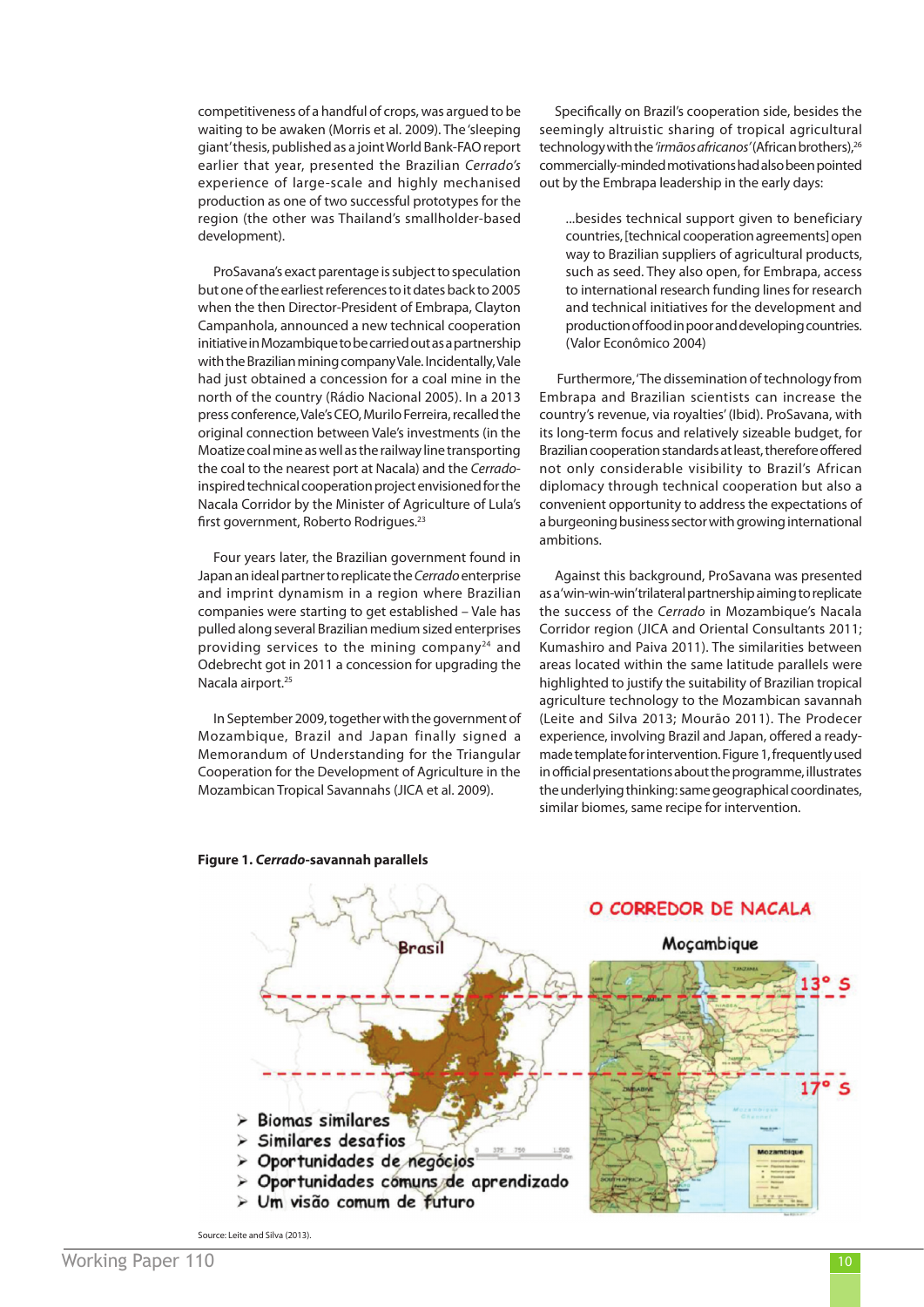The programme was hence set up with a 20-year horizon and an estimated budget of \$36m (Nogueira and Ollinaho 2013), targeting an area of about 107,000km2 spread along the Nacala Corridor in the north of Mozambique (ProSavana-PD 2013). Institutions from the three partner countries were identified to implement it jointly. The Ministry of Agriculture of Mozambique hosts the programme, and ABC and the Japan International Cooperation Agency (JICA) represent the governments of Brazil and Japan, respectively.

The programme originally foresaw two stages: the first focused on research and planning and the second concerning public and private investment (Kumashiro and Paiva 2011: 11-12). The ongoing research and planning stage comprises three projects:

- The Project for Improving Research and Technology Transfer Capacity (ProSAVANA-PI). This was initiated in 2011 and runs until 2016. It entails the development and transfer of agricultural technology. Planned activities include piloting improved food and cash crop varieties (including beans, maize, wheat, rice, cotton and soybeans) at demonstration units, experimenting improved cultivation and soil conservation techniques, and strengthening the operational capacity of the Agricultural Research Institute of Mozambique (IIAM) (Government of Mozambique et al. 2013b)*.*
- The Project for Support of the Agriculture Development Master Plan (ProSAVANA-PD). This was developed between 2012 and 2014. It comprised the formulation of an agricultural development plan aiming to 'contribute to social and economic development by engaging private investment to promote sustainable production systems and poverty reduction in the Nacala Corridor Region' (Government of Mozambique et al. 2013c).
- The Project for Establishment of Development Model at Communities' Level with Improvement of Rural Extension Service (ProSAVANA-PEM). It covers the period 2013-2019 and entails the definition of suitable agricultural development models for increasing production in the region and improving access to and quality of extension services available to farmers in targeted areas (Government of Mozambique et al. 2013d).

Besides the coordination function performed by ABC, a role played jointly with the Government of Mozambique and JICA, other Brazilian institutions involved include Embrapa and the consultancy arm of the Getúlio Vargas Foundation, FGV Projetos. Other institutions have come on board for the implementation of ProSavana-PEM (c.f. section 4.3).

Project inputs include a mix of in-kind technical assistance and donations and monetary grants. The Brazilian government's contribution consists of in-kind technical cooperation exclusively, whereas Japan also offers grants. Brazilian technical cooperation had, at the start at least, two main types of contribution: the tropical agricultural technology know-how of Embrapa, under ProSavana-PI, and the agricultural development and investment planning credentials of FGV Projetos, the main intellection source for the Master Plan. FGV Projetos had built specific expertise on bioenergy production in 12 countries, of which 6 were in Africa, as part of the Brazil-USA technical cooperation agreement to develop bioenergy in the tropical belt. It had also conducted a feasibility study to produce biofuel and food in Mozambique in the framework of a technical cooperation agreement between the European Union and Brazil.<sup>27</sup> This work allowed FGV Projetos to develop a methodology for agricultural investments that could be applied to different countries in the tropical belt (Campos and Matos 2012).<sup>28</sup> This methodology was used in the conceptualisation of the ProSavana Master Plan (MINAG et al. 2013).

FGV Projetos has also been involved in the management of another initiative equally targeting the Nacala region, the Nacala Fund. This is a privately-managed investment fund that was officially launched in mid-2012 in Brasília, and was presented at the time as a tripartite initiative of the governments of Brazil, Japan and Mozambique, aligned with the ProSavana programme (FGV 2012). Specifically, the ProSavana Master Plan was seen as 'the guideline of Nacala Fund' (Senatore and Matos 2012: 49) and the ProSavana programme as a whole was perceived as the 'institutional package' for reducing the risk of investment in the region (Senatore and Matos 2012: 58). About US\$2bn was set to be raised to finance agriculture production projects in the Nacala region (FGV Projetos undated). Roberto Rodrigues, head of GV Agro and former Minister of Agriculture,<sup>29</sup> present at the launch of the fund, noted:

Several countries are interested in achieving Brazilian know-how in terms of production, transfer the Brazilian knowledge in agribusiness and experience with Procerrado and Prodecer programs, because we have more knowledge on the production of tropical cultures than any other country. And Africa is interested in making local economies more dynamic and investments possible, in order to reduce the dependence on the import of fossil fuels and food. (FGV 2012: 2)

Despite the original two-stage roadmap (Kumashiro and Paiva 2011), which foresaw a second investment stage, the connection between public and private initiatives around ProSavana has in the meantime become a contested issue due to growing concerns about land grabbing and corporate penetration (as discussed in the following sub-section). Hence, over time, the official narrative has become one of downplaying direct links between ProSavana, a governmental development cooperation programme, and business affairs targeting the region, including Fundo Nacala.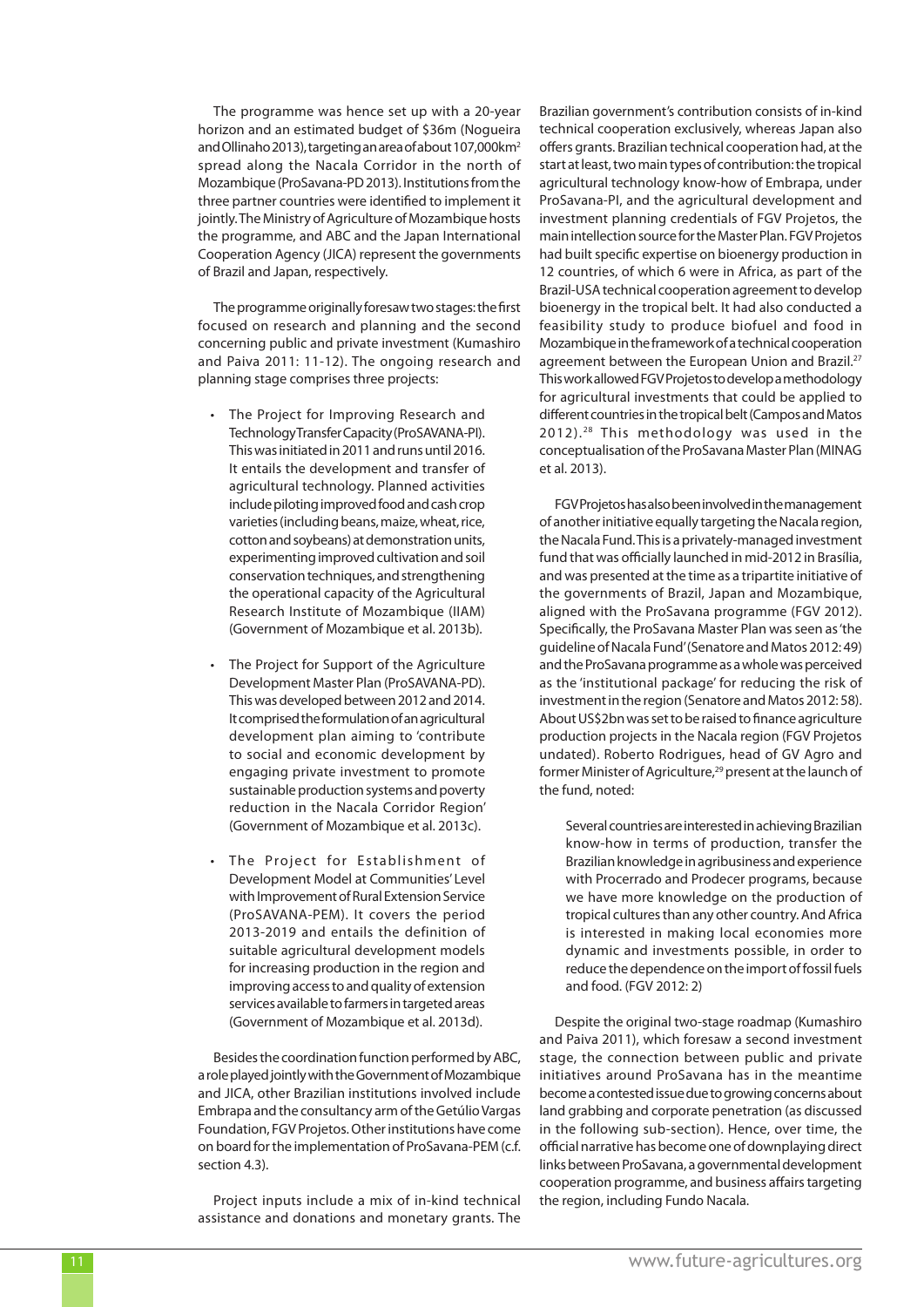## *4.2. The uprising against ProSavana*

The suggestion made by the Minister of Agriculture of Mozambique during an official visit to Brazil in 2011 that his country had cheap available land to offer to Brazilian farmers (Campos Mello 2011) raised alarm bells around ProSavana, at a time when land grabbing was becoming a hot topic in international development (Bush et al. 2011). The inspiration in Prodecer and the *Cerrado* (Mourão 2011) also fuelled concerns about the type of agricultural transformation envisaged for Mozambique. The claim that Prodecer transformed Brazil's barren *Cerrado* into the country's highly productive breadbasket (Hosono and Hongo 2012) was contrasted with view that the experience, particularly the focus on large-scale grain production, especially of soybeans, with high use of agrochemicals and machinery, produced negative environmental impacts and reinforced social inequalities as well as income and land concentration (Clements and Fernandes 2013; Fearnside 2001). The presence of large Brazilian companies in the Nacala region, the establishment of the Nacala Fund and the leadership of FGV Projetos in the conceptualisation of the Master Plan, with backing from GV Agro and Roberto Rodrigues, reinforced worries about the link between ProSAVANA and the promotion of corporate agribusiness in northern Mozambique (Schlesinger 2014; Funada-Classen 2013; Clements and Fernandes 2013).

Concerns over land dispossession, labour exploitation, environmental degradation, food insecurity, social exclusion and vulnerability have been raised by Mozambican civil society organisations through public statements released since 2012 (e.g. Justiça Ambiental! 2013; UNAC 2012). These concerns intensified with the version of the ProSAVANA Master Plan leaked to the public in early 2013 (MINAG et al. 2013), which was read as confirming the parallelism with modes of production found in the *Cerrado* and consolidated the view that ProSAVANA was 'simply a business plan for the corporate takeover of agriculture in Mozambique' packaged as a development aid programme (Justiça Ambiental! et al. 2013).

The articulation between Mozambican civil society organisations and their likeminded regional and international social movements, facilitated by Via Campesina, raised the scale and profile of the social contestation. Links with Brazilian and Japanese social organisations, specifically, helped build a foundation for the criticism, drawing directly on the *Cerrado* and Prodecer experiences and the knowledge held by Brazilian and Japanese social movements.

Following this social mobilisation, criticism of ProSavana also echoed inside government institutions, with varying tone. Some, particularly those with some links to the programme, pointed to accountability gaps and poorly managed communication with local communities, with resulting misunderstandings about the nature of the programme.<sup>30</sup> More assertive perspectives condemned ProSavana as a model of the past, unsuitable to address the problems facing Mozambican agriculture and therefore in need of change.<sup>31</sup>

However, inside the Brazilian government, civil society mobilisation against ProSavana have also been criticised for being partial and ideologically driven by a particular network of Brazilian civil society. For example:

I believe that [what is behind the ProSavana contestation] is the same that is behind the contestation from these movements that support landless workers, family farming, here in Brazil. It is a political rather than a technical question. It is a battle for political space. (Embrapa respondent 3, November 2013)

The extent to which these protesting movements represent local communities' views has also been questioned.

A government response to the civil society uprising against ProSavana came in the form of stakeholder meetings and the publication of a Concept Note on the Master Plan as a basis for dialogue (ProSavana-PD 2013). The note attempted to highlight the programme's inclusion of all categories of producers, particularly small to medium farmers,<sup>32</sup> and eliminate concerns about land grabbing and environmental negligence.<sup>33</sup> It was attacked, however, on a number of issues, including the proposed end to fallow land and shifting agriculture as the main premise for improving productivity and the suggestion of contract farming between small producers and agribusiness companies for viable market development, both disputed as working against the interests of local communities (Landgrab-Japan 2013).<sup>34</sup> Furthermore, the unsuccessful materialisation of stakeholder engagement suggested in the Concept Note (ProSavana-PD 2013), combined with silence on the Master Plan that is still to be officially released to the public, have led to an escalation of the contestation movement, as the 'No to ProSavana!' campaign illustrates (UNAC et al. 2014).

#### *4.3. Competing narratives*

The controversy around the Master Plan made the discursive battle on the type of model envisaged a very visible matter. In this battle for meaning, at least three stylised narratives can be differentiated.

One is the original narrative portraying ProSavana as the replication of the *Cerrado* transformation in Africa, and foreseeing high returns to Mozambique through the export of grains to international markets. This is the view on ProSavana expressed in documents and public declarations pre-dating the controversy. The inspiration from the *Cerrado* is explicit, as is the focus on grains, particularly soybeans, and international markets, especially Asian, as highlighted in the FGV perspective (Senatore and Matos 2012: 55). Although this narrative is currently refused as the official government line, as the contestation movement has given rise to sensitivities and to more careful wording about the programme, it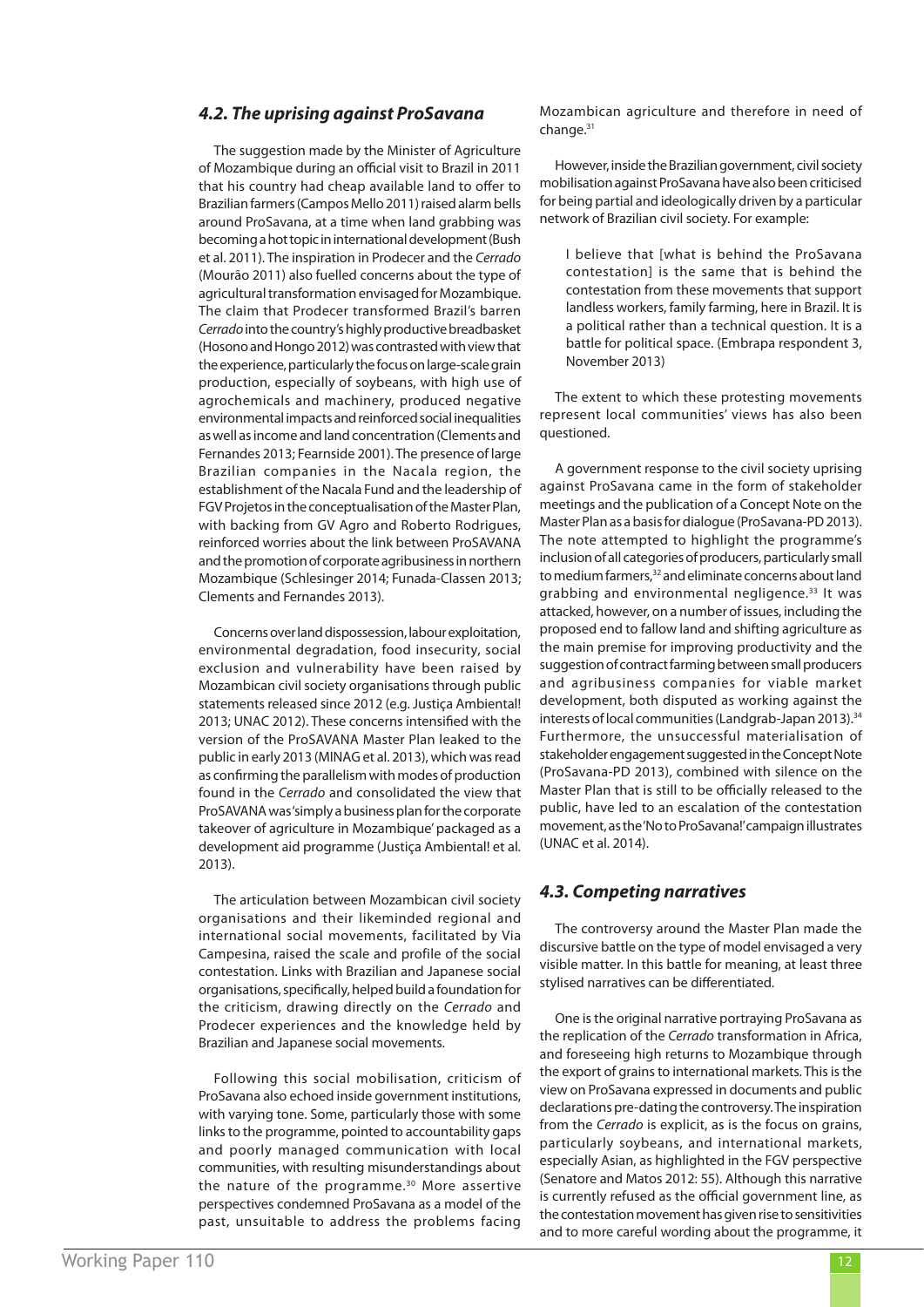continues to be voiced in business spaces outside the domain of development cooperation.35

A second narrative, verbalised by the contestation movement, accuses ProSavana of corporate takeover, compromising social and environmental sustainability and food security, and undermining virtuous family farming. The agribusiness model focused on high-value crops for export markets is expected to generate an uneven distribution of benefits to the disadvantage of poor local communities and small farmers. This stance finds empirical backing in the accounts about the negative social and environmental legacy of the *Cerrado* development in Brazil (Fernandes et al. 2012; Mazzetto Silva 2009; Pires 2007; Oliveira 2005; Fearnside 2001). It is supportive of a family-farming alternative and is highly disapproving of agribusiness, seen as destructive of family farming:

Agribusiness destroys what there is of more precious in family farming. And that food that should be healthy becomes contaminated, not in the hands of the farmer who planted it, but in the hands of the other that explores it in a different way. (CSO respondent 3, November 2013)

This narrative is reproduced by those directly involved in the contestation movement, mainly from civil society organisations and social movements. But it has also been reproduced inside the Brazilian government, and specifically among MDA and Embrapa staff.<sup>36</sup> For example:

There is no family farming component in ProSavana, full stop. That is not the model [envisaged]. (Embrapa respondent 19, July 2014)

Rejecting the above narratives, Brazilian actors directly involved in ProSavana have insisted that there are misunderstandings about the programme. They have highlighted the Mozambican government's leadership and sovereignty in choosing development trajectories, thereby contesting the idea that a particular farming model would be on offer by Brazilian institutions, whose role is of technical input rather than political orientation. They have also emphasised the programme's food focus, and recently even played up the programme's family farming credentials by noting MDA's involvement. This third more moderate narrative therefore contrasts with the starker picture presented in earlier pronouncements, where the *Cerrado* replication and the development of high value markets had been emphasised.37 This narrative rejects, however, the dualism thesis, and its demonisation of agribusiness, emphasising instead linkages between different production systems.<sup>38</sup>

## *4.4. Unfolding discursive politics*

While the controversy over ProSavana remains unsettled and the Master Plan unpublished, other elements of ProSavana are slowly moving ahead, adding nuances to the discursive interplay and revealing more on its complex political nature. Developments concerning ProSavana-PEM and Fundo Nacala are illustrative of an apparent reshuffle of positions within the programme. The reshuffle concerns specifically: (i) the involvement of MDA in ProSavana, bringing along a family farmingleaning narrative through inputs focused on technical assistance and rural extension (ATER); and (ii) the declutching of the private sector from ProSavana's development cooperation sphere, even if only discursively.

#### *ProSavana-PEM and the rise of the ATER agenda*

ProSavana-PEM is formally set to define and support the implementation of agricultural development models and define and implement extension methodologies for each of the models (Government of Mozambique et al. 2013d). Yet a concrete explanation of what agricultural production models are envisaged is not readily available. According to information gathered informally, however, it appears that five extension methodologies (linked to particular production systems) are being considered: community-based transmission; extension through farmers' associations; extension through business-type cooperatives; extension via contract farming; and extension via plantation farming.<sup>39</sup>

It remains to be seen whether there is a connection between ProSavana-PD and ProSavana-PEM, and specifically how the clusters rational and the extension methodologies' selection and spatial distribution are related. So far the controversy created around the Master Plan has made the implementing parties reluctant to connect the two or indeed reveal much about PEM. In any case, continuity across programme components is compromised by team changes and cleavages across teams, on the Brazilian side at least. Embrapa researchers working on ProSavana-PI have focused exclusively on crop adaptation and capacity-building activities and have distanced themselves from the remaining components, particularly in the light of the Master Plan contestation.40 FGV Projetos' contract under ProSavana has come to an end and its agriculture sector-focused activities in Mozambique are currently centred on Fundo Nacala, which it claims to be a separate initiative with the Government of Mozambique, unrelated to the Brazil-Mozambique development cooperation agreement. MDA is part of the new set of actors involved in PEM and is expected to play a leading role, although the ministry is yet to assume this position unequivocally.

MDA's involvement in ProSavana has been criticised as reflecting the contradictions of Brazilian agriculture.<sup>41</sup> Others, however, view it as an opportunity to reach the compromise between agribusiness and family farming that Brazil presumably managed to forge domestically.42

MDA's terms for engagement in ProSavana-PEM are being discussed and renegotiations within the Brazilian government for a less ambitious intervention are reportedly under way and bring on board parts of Embrapa as well. MDA's contribution would focus on technical assistance and rural extension (known as ATER in Brazil) inputs. This apparent approximation between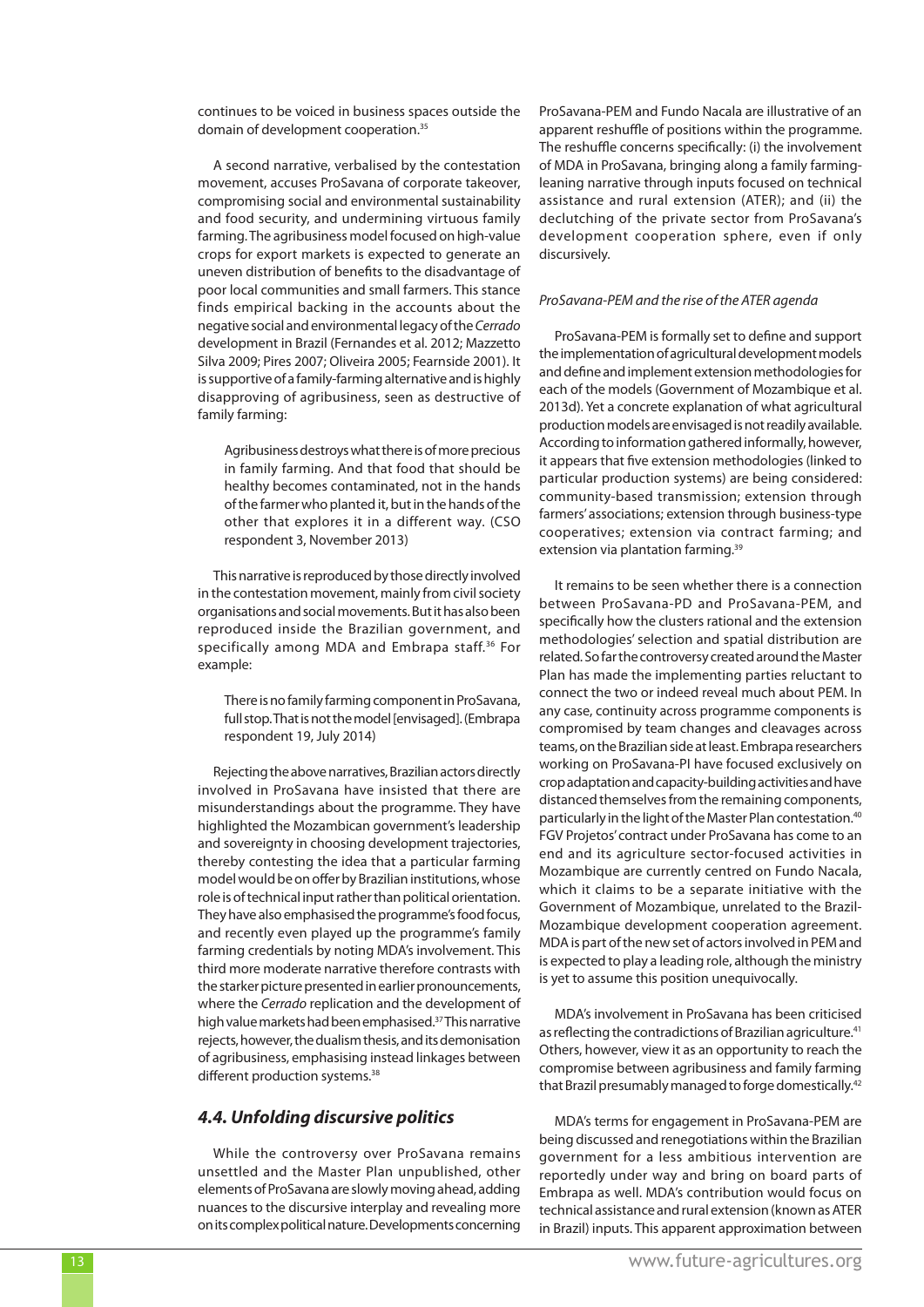MDA and Embrapa (at least parts of the two institutions) within ProSavana mirrors a recent trend in Brazil's agricultural politics. There is in fact a view that the two institutions have never been so close in their history, 43 with the connecting element being the recent creation of the National Agency for Technical Assistance and Rural Extension (ANATER), where the two institutions are expected to play a role. The leaning of parts of Embrapa towards ANATER and MDA is a hotly debated issue in Brazil. Those in favour regard it as an opportunity to connect research with public policy, and specifically an ATER policy directed to family farming systems.<sup>44</sup> Those against criticise the move as undermining Embrapa's neutral research agenda and putting it at the service of party politics (Navarro and Alves 2014).

From this latter perspective, the MDA-Embrapa putative pairing in ProSavana reflects new political alliances being forged in Brazil's domestic scene, rather than contradictory moves. The future roles played by MDA and Embrapa in ProSavana will shed further light onto the discursive politics. Specifically, on whether a narrative of compromise will gain strength or whether there will be a more radical rupture with current thinking and the advancement of the family farming narrative centred on ATER.

#### *Fundo Nacala and the declutching of the private sector*

Developments concerning Fundo Nacala are also relevant to the interpretation of the unfolding discursive politics. The separation between business and cooperation initiatives in the Nacala Corridor, even if only discursive, might be both a response to the contestation movement as well as a feature of different stage of Brazil's engagements in the region, where the nature of government support has moved beyond the technical cooperation sphere.

Since its launch in 2012, Fundo Nacala is said to have changed considerably.45 Changes concern the focus of the fund and the management of the design process. Fundo Nacala's immediate focus is no longer on funding agricultural production projects but rather on building a technological package in the region, comprising seeds, fertilisers and other production technology. This change resulted from the realisation that 'even with cost-free land and private investment in agricultural production, Mozambique is not attractive with the technological package in place'46 and hence a step back was taken to focus on the upstream section of the agriculture production chain. The technological package envisaged is said to equally concern small-scale farming and commercial agriculture and target cotton, maize, rice and soybean. It is part of a broader agricultural development vision for the region that foresees connections between Mozambique, Malawi, Tanzania and Zambia.47

As for design management, FGV Projetos continues to be the leading Brazilian actor working on setting up the fund and prospecting investors and creditors, no longer under the umbrella of trilateral Brazil-Japan-Mozambique cooperation but as a direct partnership with the government of Mozambique with no links to ProSavana. Criticism of ProSavana is acknowledged as a reason why the Brazilian and Japanese governments have grown distant from the initiative.<sup>48</sup>

Accounts on what type of initiative Fundo Nacala is, the connections it holds with ProSavana, and the role and motivations for FGV's involvement are revealing of the discursive nature of the process. FGV Projetos' claimed separation between ProSavana and Fundo Nacala contrasts with a Mozambican government official's view that the various public and private initiatives targeting the Nacala region are all integrated and part of a 'plot' that extends beyond the corridor and Mozambique.<sup>49</sup>

## *4.5. ProSavana's priests, technicians and traders*

The Embrapa researcher's 'priests, technicians and traders' framing, introduced at the start of the paper, suggests the presence of three types of positioning in the ProSavana debate. In his account of the experience, the Embrapa researcher views himself as a technician, distinct from those who 'preach' a particular model of agriculture development, rooted on a family farming narrative, and from those who are moved by business interests. Although caricatured, this framing is a useful reference to discuss how different motivations and views on ProSavana have dialogued and interacted over time.

The original conception of the programme could be read as an alignment between traders and technicians. In this formulation, narratives on Brazil's successful *Cerrado* experience and on the edaphoclimatic similarities between Brazil and Africa are used either as a basis for technological transmission – where Brazil's tropical agriculture research is seen as most suitable – or a basis for business opportunities for Brazil – where Africa is seen as the last frontier for agriculture development and Brazilian farmers as well placed to explore it due to their experience with similar crops, soils and climate.

Civil society's mobilisation against ProSavana represented a call for a family farming alternative to what was seen as a corporate agribusiness enterprise. The contestation to ProSavana prompted a dislocation of alignments, a process still unfolding and without a clear outcome. The distancing of those working on the ProSavana-PI component, and with a typical technical fixing discourse, from the Master Plan component and indeed from the programme's overall conception, is indicative of the fading alliance between technicians and traders. The sentiment that they are 'just' technicians sent by the traders, expressed by the Embrapa researcher, is illustrative of an effort to plea innocence vis-à-vis accusations from priests (those voicing a family farming alternative) and reinstate their presumably neutral scientific credentials.

Yet, attributing the dislocation only to the uprising against ProSavana would perhaps be a partial interpretation. Other developments are likely to have played a role. The lack of funding from ABC to continue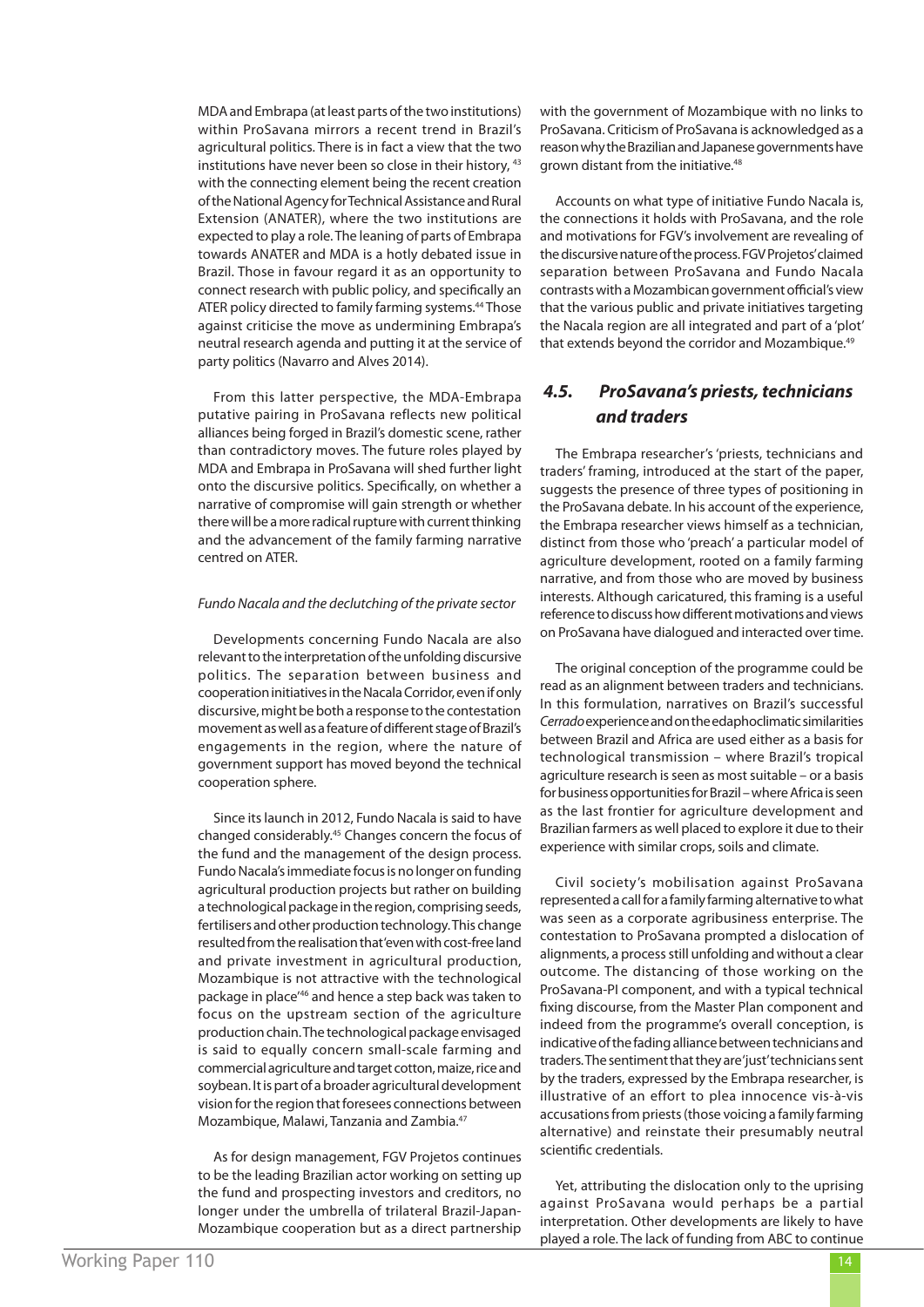with some activities, including FGV Projetos' involvement in the programme, and the failure to mobilise private investors and advance with the business model for the corridor may explain the fading of the traders' narrative *vis-à-vis* ProSavana. Fundo Nacala is now the locus of the mercantile agenda. Furthermore, the advance of a more politically driven agenda inside Embrapa, reflected in the ATER process, may open ground for the family farming narrative to influence ProSavana. The materialisation of ProSavana-PEM will reveal the extent to which such discourse is actually shaping the trajectory of the programme, on the Brazilian side at least.

## **5 More Food International and its discursive politics**

## *5.1 Genesis*

Brazil's More Food Programme was introduced into development cooperation as a model for replication at a landmark event focused on food security and rural development. *The Brazil-Africa Talks on Food Safety, Hunger Alleviation and Rural Development* took place in Brasília in 2010 (ABC 2010b). This high profile gathering was hosted by President Lula da Silva in his last year in office and was attended by ministers of agriculture and delegations from across Africa.<sup>50</sup>

The programme was part of the list of Brazil's public policies and programmes with an emphasis on food production and food security and particularly directed to the family farming sector, presented to African countries. With this extended menu of new cooperation possibilities the government of Brazil stimulated the expansion of cooperation activities beyond agricultural technology and training and into the realm of public policy, specifically those policies with a family farming focus and implemented in Brazil under the aegis of MDA. MDA was hence inaugurated into the development cooperation domain, thereby extending its reach in international affairs beyond its hitherto trade focus.<sup>51</sup>

In Brazil, the More Food Programme is a credit line designed to support the mechanisation of family farms. It was introduced in 2008 at the time of the international food price crisis. Besides addressing concerns with productivity and food price vulnerability, the programme also aimed to stimulate the dormant Brazilian industry and act as a 'countercyclical industrial policy' (Patriota and Pierri 2013: 140) by significantly enlarging the domestic market for agricultural machinery and equipment.52 It also offered a political opportunity to raise the family farming agenda in Brazil's agricultural policy (Ibid).

This programme attracted much interest from the African delegations present at the Brazil-Africa Talks, whose countries suffered from productivity constraints and vulnerability to food price volatility. Commitments were therefore made to replicate it in five African countries: Ghana, Kenya, Mozambique, Senegal and Zimbabwe.53 More Food Africa was hence established as the African version of the programme with the approval of a concessional loan worth US\$640m<sup>54</sup> by the Brazilian Chamber of Commerce (CAMEX) to finance the mechanisation of African agriculture (Patriota and Pierri 2013).55 The typology of agricultural machinery and equipment (M&E) available under the programme was set to be the same as that included in the Brazilian version, a typology which had been defined as suitable for Brazil's family farming.<sup>56</sup>

Although it was the loan and the export of agricultural machinery that grabbed headlines (Valor Econômico 2013), More Food Africa also comprises technical cooperation activities, including policy dialogue on family farming-focused policies as well as technical assistance focused on strengthening extension systems  $(ATER).<sup>57</sup>$ 

Besides inserting MDA into the range of Brazilian cooperation players, the programme introduced some new features into the cooperation portfolio. Its export finance element was a novelty, as Brazilian cooperation had until then been largely confined to in-kind technical assistance. It also brought on board a whole range of new actors. Besides MDA, as the leading specialised institution, and ABC, in its more procedural coordinating function, other institutions involved in the operationalisation of the programme include: CAMEX with its member institutions,<sup>58</sup> as the entity overseeing the export credit element; Banco do Brasil, as the lending agency; and the M&E industry representative bodies.<sup>59</sup>

It is also worth noting that, within MDA's institutional structure, two distinct areas participate in the programme. One is the International Advisory Office of Commercial Promotion (AIPC), a team seating directly under the Minister and with a tradition of representing MDA in international fora, pushing a family farming agenda and strengthening South-South alliances in the context of international trade. This team has a salient political profile and deals with the broad conceptualisation of the programme. The other is the Family Farming Secretariat (SAF), which is also responsible for implementing More Food in Brazil. This team is in charge with the operationalisation of the M&E component.

With such a variety of actors, the range of agendas at stake has also become more diversified, as reflected by the contrasting narratives about the programme and its motivations, as discussed below.

## *5.2 Protracted setting up process*

Since the approval of the loan by CAMEX, in November 2010, the programme has been through a lengthy process of establishing an institutional setup for implementation, both in Brazil and in partner countries. Delays in Brazil resulted not only from the absence of an appropriate legal framework for concessional lending but also, reportedly, from some resistance within government regarding the operation of this hybrid cooperation modality, which for the first time combined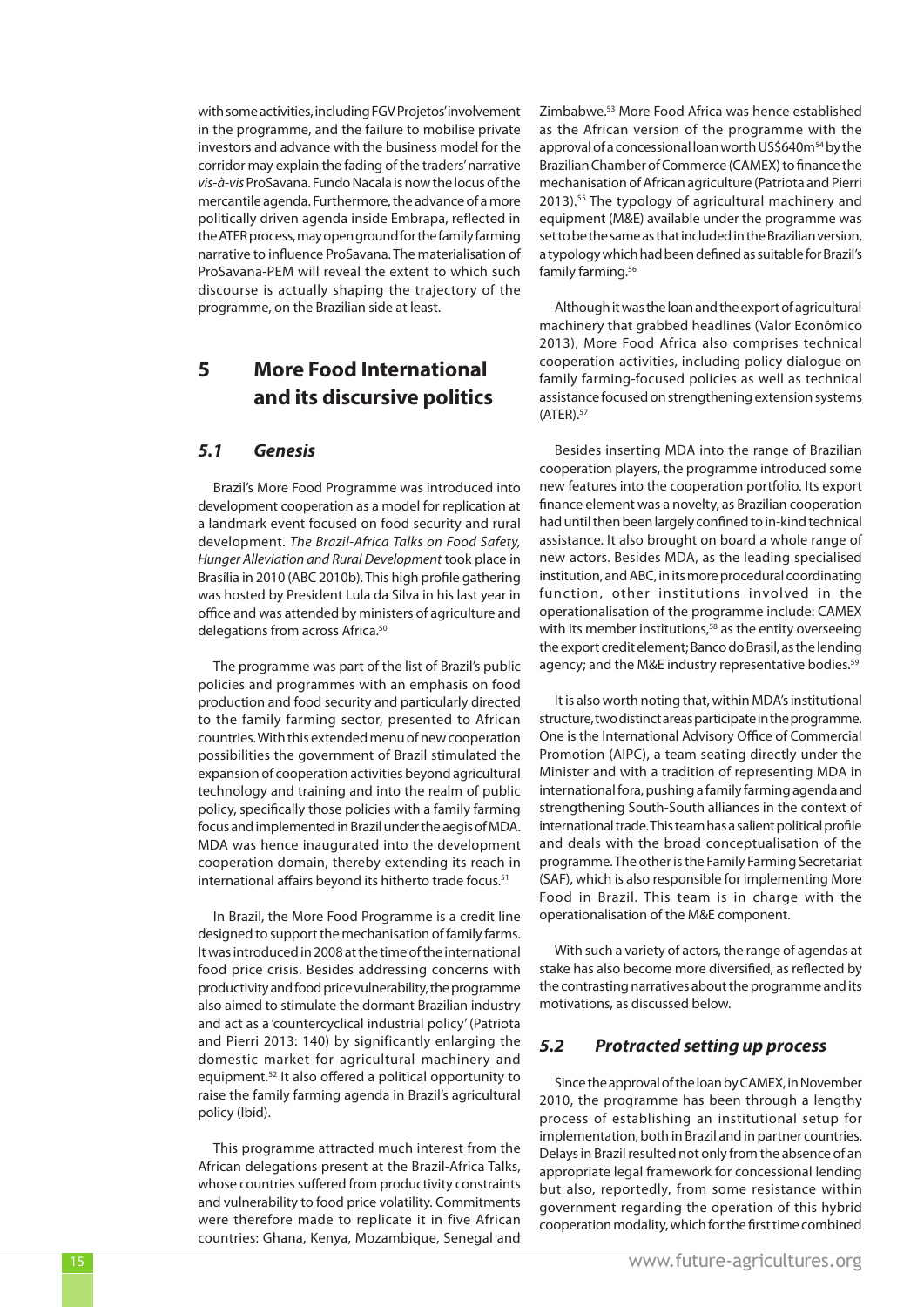development cooperation with trade and hence not necessarily compatible interests and views about the process.<sup>60</sup>

A breakthrough was finally made in 2013 with the creation of a specific working group for the programme within CAMEX<sup>61</sup> and the publication of an ordinance detailing the conditions for selling component (Government of Brazil 2013).<sup>62</sup>

The programme had in the meantime been re-baptised as More Food International to account also for Cuba, which had joined the group of beneficiary countries. With Cuba on board, the programme suffered a few adjustments, including the direct negotiation (of price and post-sale package) between the beneficiary countries and the industry, without the mediation of MDA or the industry representatives.<sup>63</sup>

Besides dominating the headlines, the export credit has also dominated work on the programme's activities over the four-year period it took for the institutional framework to be finalised (a process which is still ongoing in some beneficiary countries). Some policy dialogue focused of MDA's family farming policy is, however, claimed by MDA to have taken place as part of the technical missions undertaken by MDA into Africa, as part of the programme's formulation process.<sup>64</sup> The extent to which the family farming message is getting across is, however, questioned by the reported bias in beneficiary countries' selection towards more sophisticated machinery (with dubious applicability to African small farmers), an impulse MDA has being trying to restrain.<sup>65</sup>

## *5.3 Competing narratives*

Perspectives about the programme vary not only across institutions but also, in the case of MDA, within the same institution. Amongst those involved in the programme's implementation two contrasting narratives are noticeable: one portraying it as a business operation and another as a political instrument.

The first view is, unsurprisingly, the perspective held by those working in institutions linked to trade promotion or the manufacturing industry.<sup>66</sup> But the mercantile perspective also finds echoes inside MDA:

We have More Food under which we want to export machinery and equipment, having an interface with our industry. This is like the United States does. What is the Brazilian government proposal? What does the United States export? It exports HP computers. It exports computers. What do we want to export? We want to export agricultural technology. We don't want to export just soybeans. We want to be a reference in the next few years in exporting agricultural technology. This is what we are good at in Brazil.

[Interviewer: So is it also a commercial agenda?]

Yes, it is a commercial agenda. Not 'also', it is a commercial agenda. Our [MDA's] technical cooperation is a commercial agenda. (MDA respondent 2, November 2013)

The second view portrays the programme, in Brazil as well as abroad, as an instrument of social reproduction of family farming. Mechanisation is seen as an essential step towards reducing the hardship of farming activity and retaining farmers in the countryside, thereby working against the concentration of land and capital resulting from the advance of agribusiness. The replication of the programme is Africa is presented as a contribution to strengthening the family farming agenda and thereby supporting Africa's development process. The political thrust of the initiative is highlighted and its commercial character downplayed by this perspective. As an illustration:

We never imagined there would be commercial integration – we will become closer to Africa because we want to send the following to Africa. No, that has never been our vision and it is still not. Our vision is, if we are a developing country, we have the capacity to construct a trajectory, imperfect yes, but we have the capacity to build a development trajectory, to strengthen the state, to strengthen public policy, to strengthen family farming and build an institutional framework, what not. We want to help other countries so they also achieve that too.... [MDA's relation with Africa] is an entirely political agenda. (MDA respondent 1, November 2013)

There are slight variants to the two narratives above. For example, some emphasise that More Food International is business with a legacy, in the sense that it is not a conventional sales operation but is accompanied by the transfer of know-how with a development purpose.67 There is also a type of narrative that highlights the technocratic character of the programme, which bases its contribution to Africa's agricultural development on the transfer of an appropriate technological package.<sup>68</sup>

In comparison to ProSavana, civil society criticism of More Food International has been relatively restrained. MDA's family farming policies are broadly seen as a positive outcome of social contestation. Yet, the selling of tractors is regarded with reservations by some, who question the family farming credentials of the programme:

More Food is planning to send tractors to operate in large properties. Therefore, both the documents and the concrete evidence show us that what is being planned is not the support to small farming geared towards food production.... More Food articulates a good idea in theory, but it has elements linked to the export of agricultural machinery and equipment. There is a tension inside the programme concerning what kind of equipment, directed to whom, to what agriculture system, to properties of small, medium or large size? So that is the dispute. (CSO respondent 4, December 2013)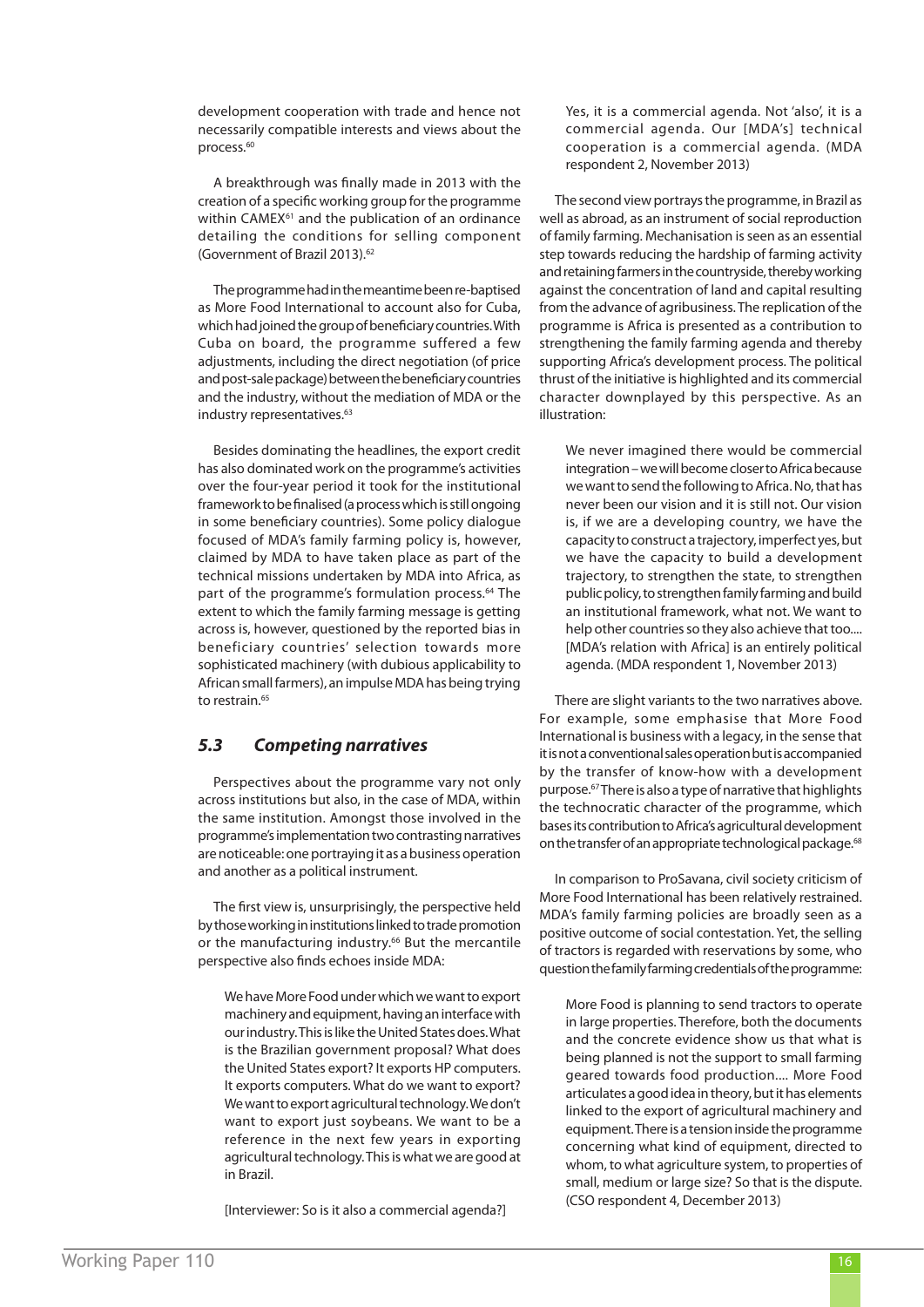## *5.4 Unfolding discursive politics*

Recent developments are indicative of the interplay between the above narratives, and two connected trends seem revealing of the dynamics unfolding. One is the apparent distancing between the trade and the technical cooperation elements of the programme. The other is the on-going effort to restore the programme's family faming-based political thrust. This is happening specifically in Mozambique where MDA has also been called into ProSavana-PEM, as discussed.

#### *Declutching of the private sector*

With the institutional framework for operating the export credit component of More Food International now set up and the first shipment of M&E (to Zimbabwe only) delivered, the attention of MDA's international team (AIPC) is now shifting to the technical cooperation component of the programme and its protagonism in the export element is reported to have waned – beneficiary countries can now negotiate directly with the industry.69 The connection between the two components seems hardly in place. Asked about how to make sure M&E exported is consistent with MDA's political vision and the work now envisaged for the technical cooperation component (focused on ATER), the answer is that they cannot interfere in the sovereign choices of their partner countries.

There will not be a direct marriage between the machinery and the ATER activities or other Brazilian government programmes. We leave the marrying of the credit component with the other activities to the countries' discretion. There is no interference. Although MDA recommends articulation. (MDA respondent 6, July 2014)

In the meantime, the sale of tractors and equipment is following its course as an export operation, and some within MDA express embarrassment about it.<sup>70</sup>

#### *From mechanisation to ATER and the food security agenda*

In Mozambique, the technical cooperation element of the programme is being re-defined as a pilot initiative. This is justified on the basis of the changing context in Brazil and in Mozambique. The proposal on the table renews emphasis on ATER, an agenda that is currently in the spotlight in Brazil.<sup>71</sup> It also introduces a direct link with other Brazilian cooperation programmes in Mozambique with a focus on food security, such as the Africa Food Purchase Programme (PAA-Africa) and the School Feeding Programme. The reported intention is to complement Brazil's food security initiatives in Mozambique by providing ATER to farmers targeted by PAA-Africa, thereby creating a virtuous cycle connecting family farming reproduction to food security objectives, while also enhancing coherence across Brazil's cooperation activities. Coherence with the mechanisation process stimulated by the export credit is not guaranteed, however. The new proposal is also expected to boost the profile of PAA-Africa, which at the moment remains as a confined pilot project with poor institutional engagement from the Mozambican government.<sup>72</sup>

Differently from a typical cooperation arrangement, where ABC covers the costs with the logistics of technical cooperation activities, MDA is searching for alternative sources of funding (including, reportedly, its own) to support this effort. This not only reflects the current resource shortage affecting ABC but it may also be indicative of MDA's renewed motivation and the political thrust of the initiative. The current close connection with FAO should not be disregarded in this respect. The strengthening of multilateral organisations in the fight against hunger, FAO specifically, is explicitly presented as one of the guiding principles for MDA's new technical cooperation proposal.73 And it is worth noting that José Graziano's mandate as FAO's DG was built on his reputation as the theorist behind the Zero Hunger programme in Brazil, which eventually led to the creation of PAA.74

## *5.5. More Food International's priests, technicians and traders*

Although used by the Embrapa researcher as an interpretation of ProSavana, the priests-technicianstraders caricature is also useful to discuss the discursive interaction around More Food International.

The programme can be argued to have emerged at the intersection between political and business motivations, or as an alliance between priests and traders. The programme provided an opportunity to raise the political profile of family farming internationally, in the context of a bulging cooperation agenda (at the end of Lula's mandate, when the programme was launched, the expectation was that development cooperation would become increasingly prominent in Brazil's international affairs). It also offered a possibility for expanding markets for Brazil's M&E industry and diversifying the country's exports.

Over time, however, the alliance started to compromise the political thrust of the operation. The 'social reproduction of family farming' narrative started losing space to a 'trade with a legacy' narrative. The changes in context that led to the rethinking of the technical cooperation component of the programme are not only related to a declining support to the cooperation agenda (ABC's lack of resources), but surely also to a more assertive government approach towards business opportunities (e.g. the creation of Grupo Africa by President Dilma Rousseff ), as well as the Mozambican government's little responsiveness to the family farming agenda within More Food International. At the same time, the ProSavana controversy, which mobilised civil society against technicians and traders, with echoes inside Brazil's policy circles, generated pressure over MDA, as the leading institution for More Food International and the patron of family farming within the Brazilian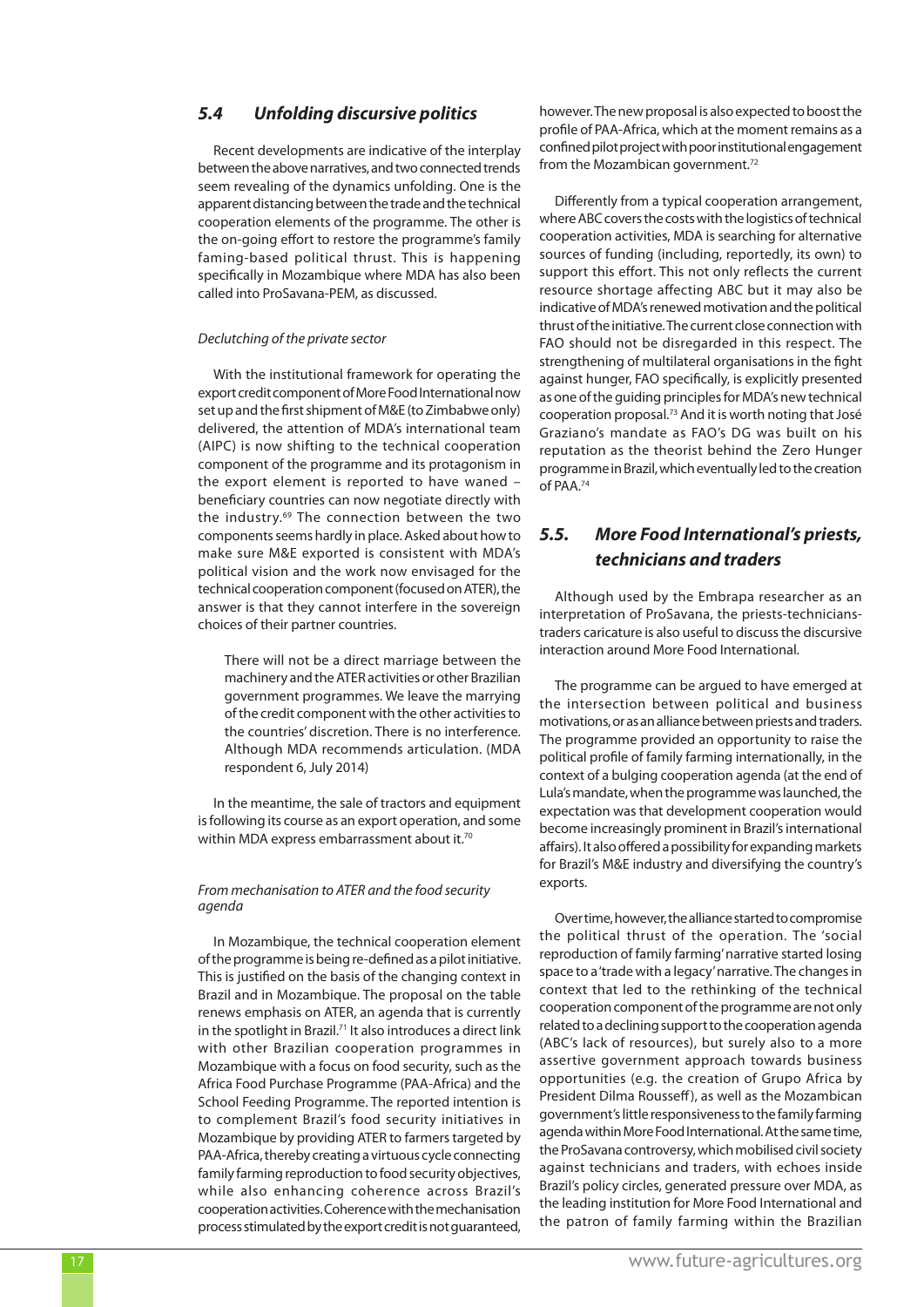government, for a less compromising approach to development cooperation.

If confirmed, the alliance between More Food International and PAA-Africa, with its widespread acceptance within civil society and high level support (including FAO's), may offer MDA an opportunity to clarify its stake in international affairs and reaffirm the family farming political drive. The rising ATER agenda emerged in the meantime as a connector between the two initiatives (perhaps also serving MDA's interests in the domestic scene). Recent developments therefore suggest a reconfiguration of alliances and the emergence of a coalition of actors united around a family farming-food security narrative in Brazil's development cooperation. Whether this will have a spillover effect on ProSavana remains an open question.

# **6 Priests, technicians and traders reconsidered and dualism recast**

Before concluding, a couple of reflections are worth making with regards to the priests-technicians-traders and agrarian dualism framings. What do they stand for, from a discourse analytical perspective?

#### *Priests, technicians and traders as discourse types rather than actors*

Each figure in the triad can, on a first reading, be associated with certain institutional actors involved in Brazil's development cooperation programmes. For example, Embrapa's professionals tend to portray themselves as technicians guided by technological fixing motives. And MDA professionals tend to emphasise the strengthening of the family farming concept as a political battle. Yet, such linear association does not always hold. Elements of each of the three figures' discourse are noticeable in MDA respondents' accounts about More Food International. And behind the technical speak of Embrapa professionals, narratives that lean either towards a mercantile logic or towards a family farming ideology can be uncovered. Furthermore, some individual respondents even reproduce elements of more than one category (and occasionally all three), reflecting perhaps a tension between institutionalised narratives and personal inclinations. The proposition, hence, is that the three figures are regarded as discourse categories rather than an actor typology: priests, technicians and traders would therefore stand for a doctrinal, technocratic and mercantile type of discourse, respectively.

The *doctrinal discourse* emphasises an ideological thrust and commitment towards reinforcing a particular mode of agricultural development, based on the notion of family farming and Brazil's experience of state support to a particular category of producers. Family farming is presented as

a socially and morally acceptable mode of production, which establishes roots with the land and is a source of healthy food. This is also a discourse of resistance against the hegemony of corporate capitalism in agriculture. Such perspective is visibly present in the contestation to ProSavana and in one of the narratives about More Food International – the one emphasising social reproduction of family farming – which has recently been reinforced with new developments concerning the technical cooperation component of the programme.

- • The *technocratic discourse* emphasises technical fixes as the means towards achieving productive gains and agricultural modernisation. In this type of formulation, Brazil has a fitting recipe for the African context, either in the form of adaptation of tropical agriculture research, in the case of ProSavana, or in the form of mechanising family farmers, in the case of More Food International.
- The *mercantile discourse* stands for the business calculation aspect of cooperation. Agricultural technological cooperation is seen as setting the scene for future economic opportunities (beyond agricultural production) to mutual advantage. This genre is particularly visible in the original enunciations about ProSavana, in relation to Fundo Nacala, and in the export credit component of More Food International.

The choice of a discourse-based rather than an actorbased framework takes the examination of Brazil's cooperation policy process beyond conventional political economy analysis, which would centre on institutional actors and how interests drive their actions. This is not to deny that such dynamics exist, but they do not fully account for how individuals behave and express themselves, and how they reproduce versions of reality sometimes in seemingly contradictory ways.

#### *Recasting dualism*

The choice of ProSavana and More Food International as case studies served to explore, in the first instance, whether the two programmes represented prototypes of the claimed 'agrarian dualism'. Whereas they may, to some extent, mirror the institutional divide found in Brazil's agricultural governance, they do not necessarily reflect the terms of the paradigmatic dispute. Equating ProSavana and More Food International to two rival models of agriculture would mean adopting the notions of agribusiness and family farming uncritically and simplifying the more nuanced arrangements that are going on. ProSavana may have started as an alliance between technicians and traders opposed by proponents of a family farming alternative. Such an alternative seems to have more to do with a 'territories of life' ontology of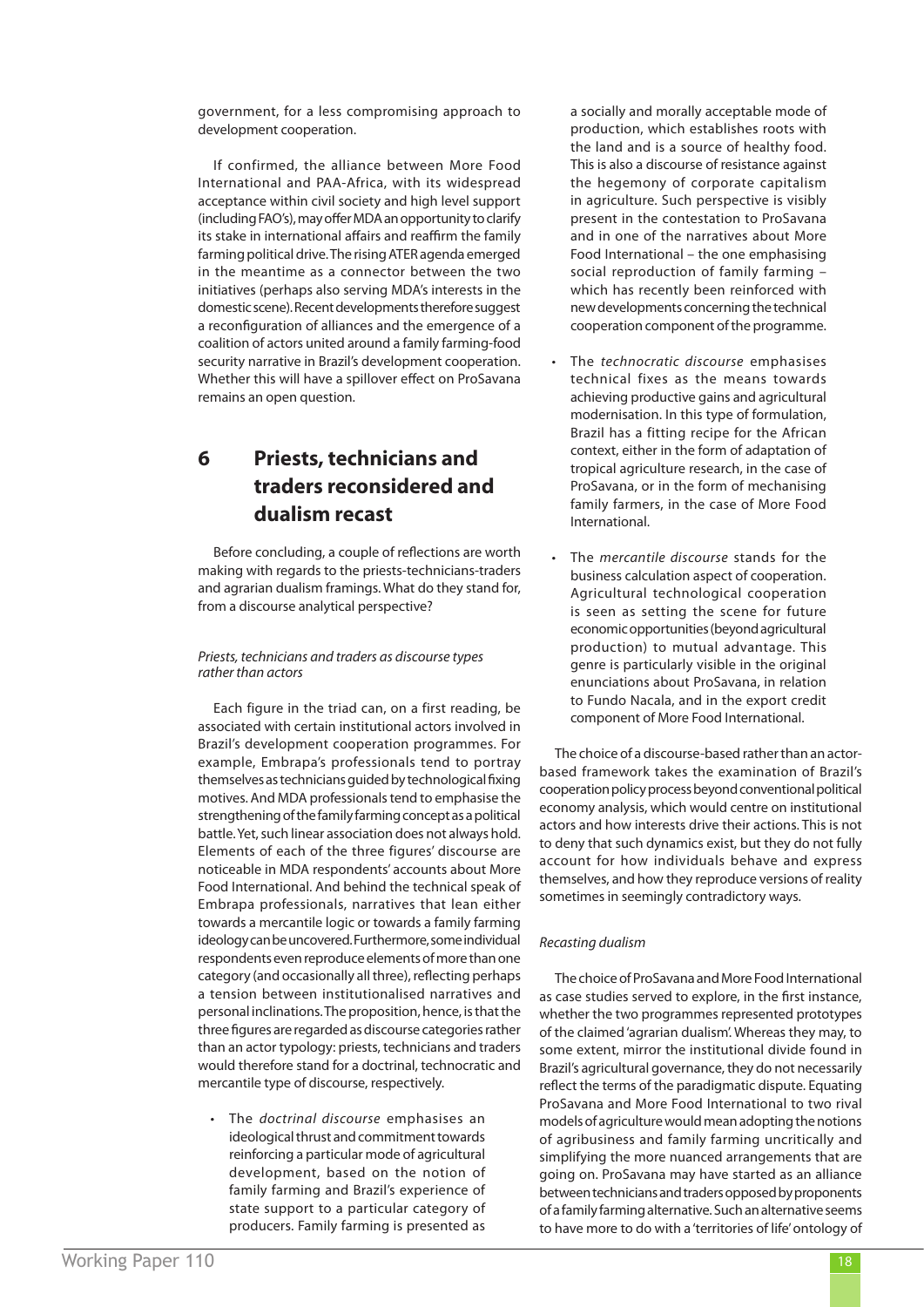the rural sphere than the version of family farming that More Food International so far reproduces, which is better geared to fulfil a business purpose than an ideological (counter-hegemonic) rationale. As currently set, MDA's cooperation programme seems therefore far from representing an antipode of ProSavana. Instead of standing in dialectical opposition to each other, the two projects are each of them sites for discursive battles. The family farming-agribusiness divide stands for one particular framing of reality in those battles, rather than being an indisputable feature thereof.

Both programmes are in flux, however. While Fundo Nacala and the export component of More Food International grow seemingly more independent from the Brazilian government's hand, a coalition of government actors attempts to connect the two programmes around a technical assistance/rural extension focus. This holds the potential of strengthening the family farming narrative in development cooperation. It is worth asking, however, in the light of a discourse analytical framework: what particular conceptualisation of agriculture will be reinforced, under a broader family farming discourse coalition – 'productivist' or 'territories of life' – and what does this tell us about the hegemonic battle for meaning within Brazilian agriculture?

Although further analysis on this is required, the proposition here is that the current terms of the hegemonic battle in Brazilian agriculture do not coincide with the dualism framing indicated by the institutional setting or the family farming versus agribusiness narrative. Instead, the battle for meaning cuts across institutions and cooperation programmes.

## **7. Conclusion**

Brazil's agricultural development cooperation in Mozambique offers a good subject for investigating the politics of Brazilian cooperation policy-making (*how* it comes about) and, specifically, for exploring the role of domestic politics in shaping engagements abroad. That domestic politics have influence over international relations may be taken as a relatively intuitive premise. However, the case of Brazil's complex agricultural domestic politics suggests that such influence should not be regarded as part of a unitary strategy followed by the Brazilian state. Brazilian cooperation happens, instead, through a set of disjointed interactions involving a variety of players who dispute visions of agriculture domestically and of cooperation abroad, as reflected by the experiences of ProSavana and More Food International.

The two programmes emerged from distinct political processes, and although they may reproduce the institutional divide found in Brazil's agricultural governance they do not necessarily represent the poles of a paradigmatic dispute. Not yet, at least. The accounts captured in this paper indicate that the two projects are sites of discursive battles and that dualism stands for a particular discursive perspective. Equating ProSavana and More Food International to two rival models of agriculture would therefore mean adopting the notions of agribusiness and family farming uncritically.

The analysis also indicates that the two programmes and Brazilian cooperation more broadly are undergoing transformations. Civil society activism *vis-à-vis*  development cooperation in Mozambique may have played a part in the reconfiguration of the programmes. It may be that, as the Brazilian government is increasingly pressured to clarify its position *vis-à-vis* development cooperation, certain alliances that served the initial internationalisation drive for many actors become harder to sustain. Yet, recent changes might also be an expression of a further stage of implantation of Brazilian interests overseas. Could it be that the apparent demarcation between Brazil's development cooperation and business initiatives in Mozambique (noticeable for both programmes) is now happening because the former has already served the purpose of clearing the way to the latter?

Furthermore, in relation to the apparent bolstering of the family farming narrative in development cooperation: what particular conceptualisation of agriculture and the rural sphere will be reinforced through government action, in the light of Brazil's domestic setting where family farming is also, under the surface, a highly contested territory?

## **End Notes**

- Embrapa respondent 7, March 2014.
- <sup>2</sup> Qualitative interviews were conducted by the author in Brazil and in Mozambique, between November 2013 and August 2014.
- <sup>3</sup> Four criteria have been established to define a family farm (stipulated by the law number 11.326/2006): (i) property farmed not larger than four fiscal modules in size; (ii) predominant use of labour provided by the landowner's own family; (iii) family income mainly sourced from activities associated with the farm; and (iv) management of the farm carried out by the family.
- In the 2014/15 Crop Plan, the family farming sector was allocated 20bn Reais and the non-family farming sector 150bn Reais (Favareto 2014a: 9).
- <sup>5</sup> MAPA has been traditially led by the Brazilian Democratic Movement's Party (PMDB) and MDA by the Workers Party (PT), and particularly the PT's internal social democracy current.
- <sup>6</sup> MDA respondent 1, November 2013.
	- <sup>7</sup> The movement of the agricultural frontier to lower latitudes is regarded as mainly a contribution from public research, and from Embrapa specifically, which alllowed the adaptation of many temperateclimate crops, including soybean, to tropical conditions (Pereira et al. 2012)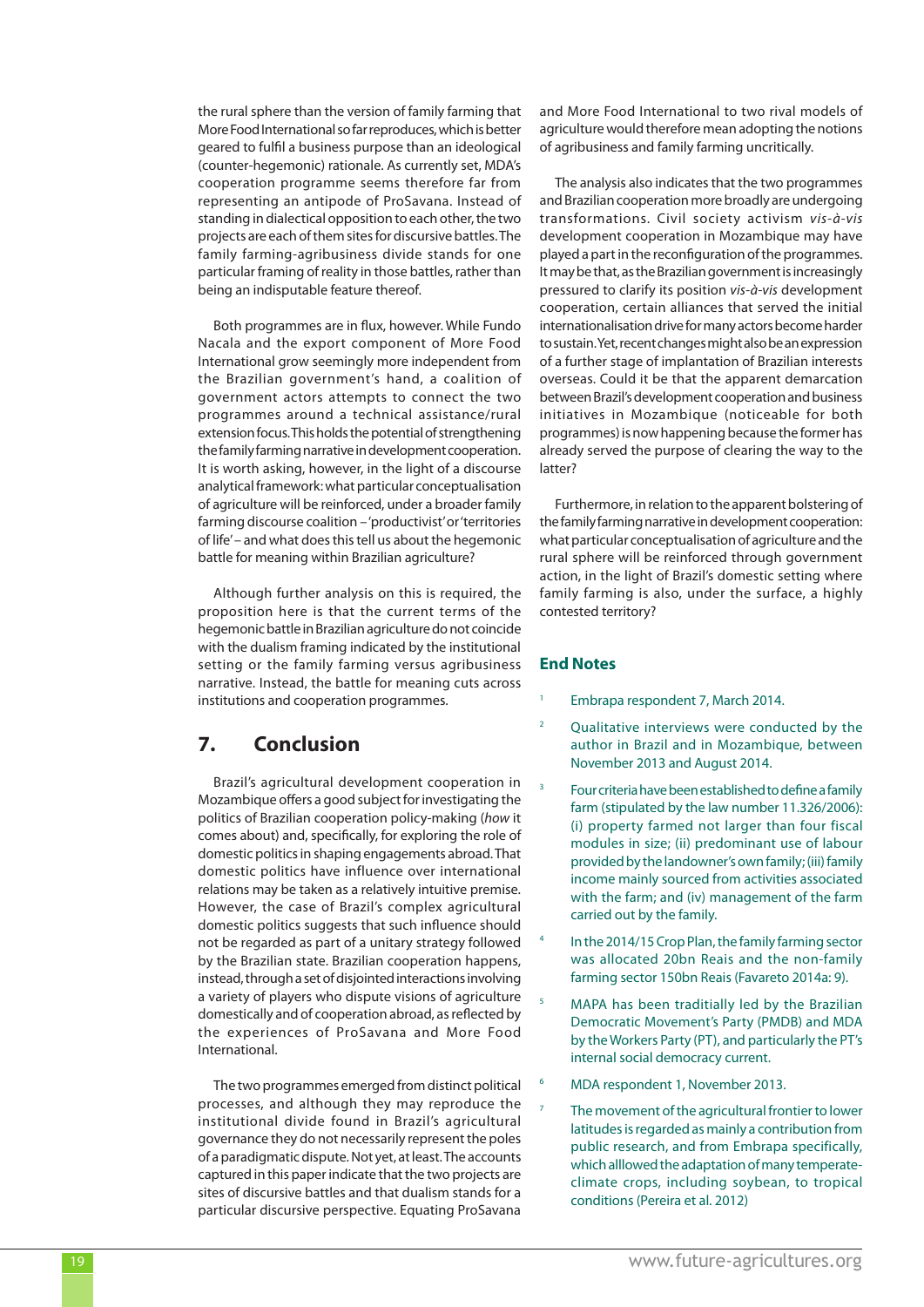- In Sudan, for example, the Pinesso Group successfully lobbied the Sudanese authorities to pass a bill in Parliament authorising the introduction of transgenic cotton seeds into the country (Hegg 2014).
- The Second Brazil-Africa Forum, an event focused largely on business opportunities in Africa, illustrates the interest by Brazil's agribusiness sector. The event, held in Fortaleza in August 2014, featured a dedicated session on Brazilian agribusiness in Africa.
- <sup>10</sup> As expressed by some of the participants at the Second Brazil-Africa Forum.
- <sup>11</sup> Interview with BNDES respondent, August 2014.
- <sup>12</sup> Interview with FGV respondent 2, August 2014.
- <sup>13</sup> Interview with MDA respondent 3, November 2013.
- <sup>14</sup> 2014 has been celebrated as the United Nations' year for family farming.
- <sup>15</sup> www.embrapa.br/cooperacao-tecnica
- <sup>16</sup> ABC is the unit within the Brazilian Ministry of Foreign Affairs responsible for the coordination of technical cooperation.
- <sup>17</sup> This function has been performed by a contracted consultant who has been based in Mozambique (Chichava et al. 2013).
- <sup>18</sup> The More Food Programme is in operation since 2008 as part of PRONAF and it supplies subsidised technologies and implements to Brazilian family farmers.
- <sup>19</sup> These are, respectively, the Ministry of Social Development and the Coordination-General for International Actions Against Hunger of the Ministry of Foreign Affairs.
- <sup>20</sup> These include Movimento das Mulheres Camponesas (MMC) and Movimento dos Pequenos Agricultores (MPA).
- <sup>21</sup> CSO respondent 1, November 2013.
- <sup>22</sup> Prodecer was a cooperation initiative between Brazil and Japan in the Cerrado, carried out between the 1970s and the 1990s, which is claimed to have turned Brazil into a leading world exporter of agricultural commodities (Hosono and Hongo 2012).
- <sup>23</sup> 'In my first visit to Mozambique as president I noticed a slightly heavy climate in relation to the railway because it was going to dedicated to transporting coal. In that same day the President spoke to me showing interest in opening the railway to any business. That it could transport any type of cargo, grains, fertilizer, anything. In the afternoon of the same day, we went to inaugurate Beira's port, which was a port which was going to operate temporarily for us, while Nacala [port] was not ready. There I said, in my salute to the President, improvising, that the railway would have open access.… The ex-minister [of agriculture in Brazil]

Roberto Rodrigues had very beautiful plans, in which the Brazilian Cerrado ... Here you are all too young, you do not know that Brazil in the 70s did not produce anything in the Brazilian Cerrado. And today it is the breadbasket that we all know. There it looks very much like our Cerrado. So our ex-minister is doing the ProSavana project and I am sure that there is enough land to make that country plentiful of food and become a great food exporter.' (Vale 2013: 1-2)

- <sup>24</sup> Interview with Vale staff in Mozambique, February 2014.
- $25$  Japan, on the other hand, had its interests too (Funada-Classen 2013).
- <sup>26</sup> Campanhola interview (Rádio Nacional 2005).
- <sup>27</sup> ABC's choice of FGV Projetos in a competitive bidding process is said to have resulted from the relevant expertise FGV had built through two initiatives (interview with FGV respondent).
- <sup>28</sup> This work consisted of identifying suitable agroecological zones (considering agro-climatic, edaphic and environmental characteristics) for bioenergy production, and following a 'development clusters' rationale, propose suitable crops and necessary invesments, infrastructure and regulatory framework (Senatore and Matos 2012).
- <sup>29</sup> GV Agro is FGV's agribusiness centre and Roberto Rodrigues is widerly regarded as the 'godfather' of corporate agribusiness in Brazil.
- <sup>30</sup> ABC respondent 1, Instituto Lula respondent 1, and Embrapa respondent 3, November 2013.
- <sup>31</sup> MDA respondent 1, November 2013.
- <sup>32</sup> For example: 'the target of ProSAVANA covers all categories of agriculture producers that work in the area: according to their scale of production, being small, medium and large farmers; type of agricultural managment, being single farmer, farmers' organisation and commercial agriculture; and gender' (ProSavana-PD 2013, 1). 'The target beneficiaries of the master Plan implementation are the small and medium size farmers of the Nacala Corridor' (Ibid, 15).
- <sup>33</sup> For example: 'it is necessary to ensure the sustainability of regional agriculture through an adequate use of natural resources and agricultural land, taking care of the environment, socioeconomic aspects, and paying maximum consideration to protecting the rights of local inhabitants over the use of those resources' (Ibid, 2).
- <sup>34</sup> UNAC respondents 1 and 2, February 2014, confirmed this view.
- <sup>35</sup> Participant observation at the Second Brazil-Africa Forum, in Fortaleza in August 2014, confirmed this.
- <sup>36</sup> Interviews with MDA respondents 1, 3 and 4, November 2013; and Embrapa respondents 16, 19 and 20, July 2014.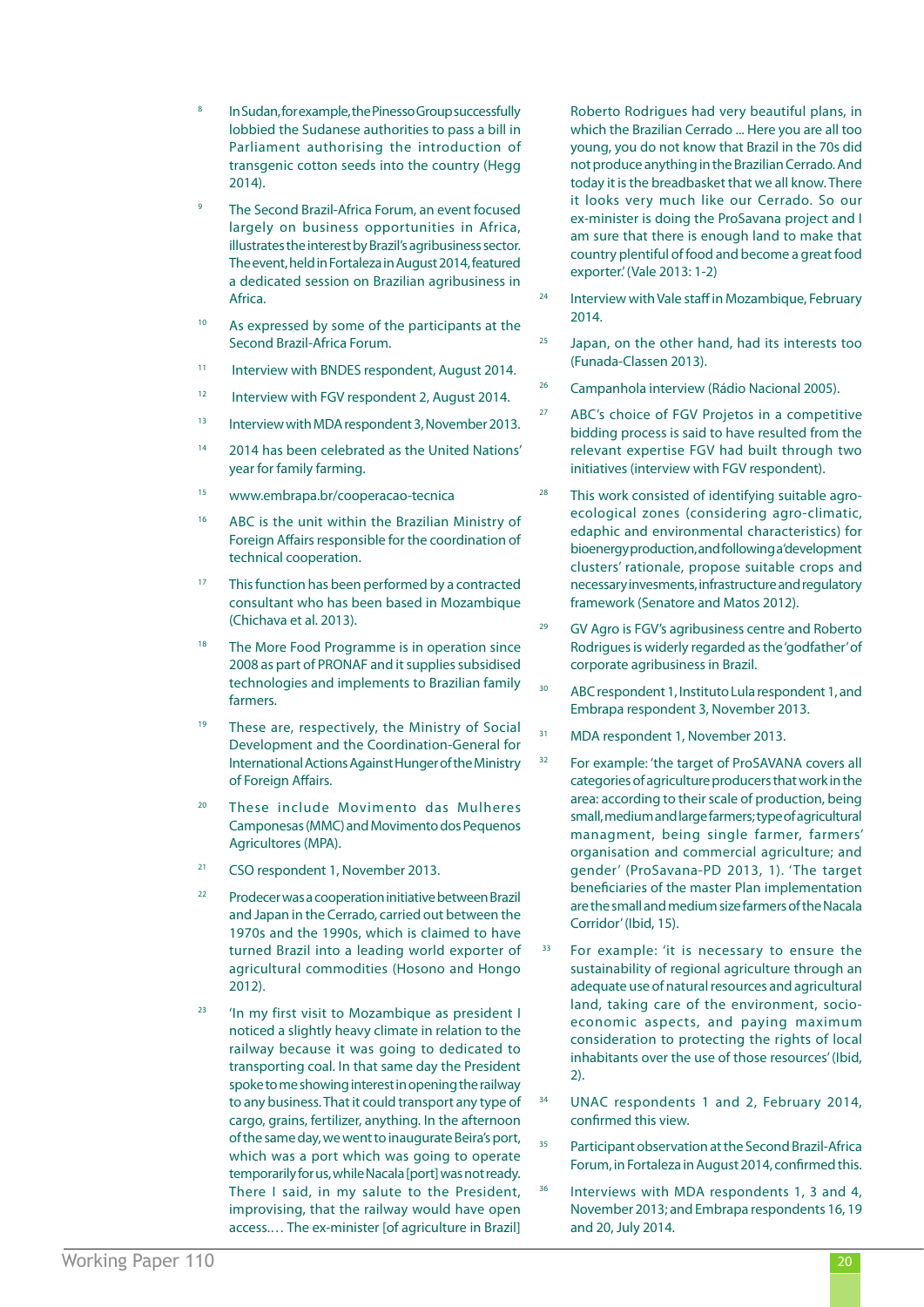- The mutations of government discourse on ProSavana and the insertion of a language more attuned to civil society demands has been discussed elsewhere (Funada-Classen 2013).
- <sup>38</sup> The Master Plan Concept Note notes, for example: 'Contract farming is (notably) essential for smallholders and farmers groups as an initial step towards becoming partners of agribusinesses, in equal terms, supplying enough quantities of good quality produce, without depending on an extensive support from the companies' (ProSavana-PD 2013: 18).
- <sup>39</sup> Interview with informants comprising the Mozambican and Japanese teams working on ProSavana-PEM.
- <sup>40</sup> Interview with Embrapa respondent 5, November 2013; and respondents 6 and 7, February/March 2014.
- <sup>41</sup> Interview with CSO respondent 2, November 2013.
- <sup>42</sup> Interview with CSO respondent 1, November 2013.
- <sup>43</sup> It is also argued that Embrapa is currently closer to MDA that MAPA. Interview with Embrapa respondent 19, July 2014.
- <sup>44</sup> Interview with Embrapa respondent 19, July 2014.
- 45 Interview with FGV respondent 2, August 2014.
- <sup>46</sup> Ibid.
- $47$  Ibid.
- <sup>48</sup> 'with all the criticism that ProSavana received, the Japanese and Brazilian government grew apart [from Fundo Nacala]' (Ibid).
- <sup>49</sup> MINAG respondent 4, February 2014.
- <sup>50</sup> Reports range from 40 to 50 countries represented at the event.
- <sup>51</sup> MDA had, under the Lula government, become an active player in international trade fora, particulary in relation to the G20 and regional bloc Mercosur.
- <sup>52</sup> As noted earlier, family farms in Brazil represent about 84 percent of total farming units (IBGE 2009).
- <sup>53</sup> Dialogue with other African countries has also taken place since then, including with Cameroon, Namibia and Sudan.
- <sup>54</sup> Corresponding to about US\$80-100m per country, to be paid in 3 tranches over 3 semesters.
- The lending conditions established from start are as follows: interest rate of two percent (or Libor, if this rate was below two percent at the time of approval); and 15-year term and 3-year grace period, extended to 17 and 5 years, respectively, for HIPC countries (Patriota and Pierri 2013: 141).
- <sup>56</sup> This includes about 4,500 items. Tractors included in the programme have a power attribute of up to 170 CVs, which therefore also suit large farms.
- Interview with MDA respondent 4, November 2013.
- CAMEX is an inter-ministerial body overseeing international trade. It is headed by the Ministry of Development, Industry and International Trade (MDIC) and it includes the Ministry of Finance, the Ministry of Planning, the Ministry of Agriculture, the Ministry of Foreign Affairs, the President's Office and MDA.
- <sup>59</sup> The industry is represented by three business federations: ABIMAQ, ANFAVEA and SIMMERS.
- $60$  Interview with MDA respondent 4, November 2013.
- <sup>61</sup> The CAMEX working group overseeing the programme is called Grupo Técnico Mais Alimentos Internacional and was created in March 2013. Its technical secretariat is led by MDIC and MDA.
- $62$  The ordinace specifies: credentialed suppliers, selection process for the machinery and equipment, post-sale package and warranties. The post-sale package concerns training on handling the machinery/equipment, replacement of parts and other technical assistance related to the machinery/ equipment.
- <sup>63</sup> Interview with industry representative 2, July 2014.
- <sup>64</sup> MDA respondent 4, November 2013.
- <sup>65</sup> MDA respondent 2, November 2013.
- <sup>66</sup> Interview with MDIC respondent, November 2013.
- <sup>67</sup> Interview with M&E industry respondent 2, July 2014.
- <sup>68</sup> Interview with MDA respondents 2 and 3, November 2014.
- <sup>69</sup> Interview with MDA, respondents 5, 6 and 7, July 2014.
- <sup>70</sup> MDA respondent 8, July 2014.
- <sup>71</sup> As noted, the debate revolves around the battle for protagonism of the recently created National Agency for Rural Technical Assistance and Extension (ANATER) and the ongoing affair between parts of Embrapa and MDA as part of that process.
- <sup>72</sup> Interview with MDA respondent 8, July 2014.
- $73$  Interview with MDA respondents 5, 6 and 7, July 2014.
- <sup>74</sup> The recent relocation of the PAA-Africa team to FAO HQ is also indicative of FAO's interest in boosting the programme. The former head of MDA's AIPC has also moved to FAO HQ, as an adviser to the DG.

#### **References**

ABC (2011) *Projeto de Apoio Técnico Aos Programas de Nutrição E Segurança Alimentar de Moçambique,* Brasília, Brazil: Agência Brasileira de Cooperação, Ministério das Relações Exteriores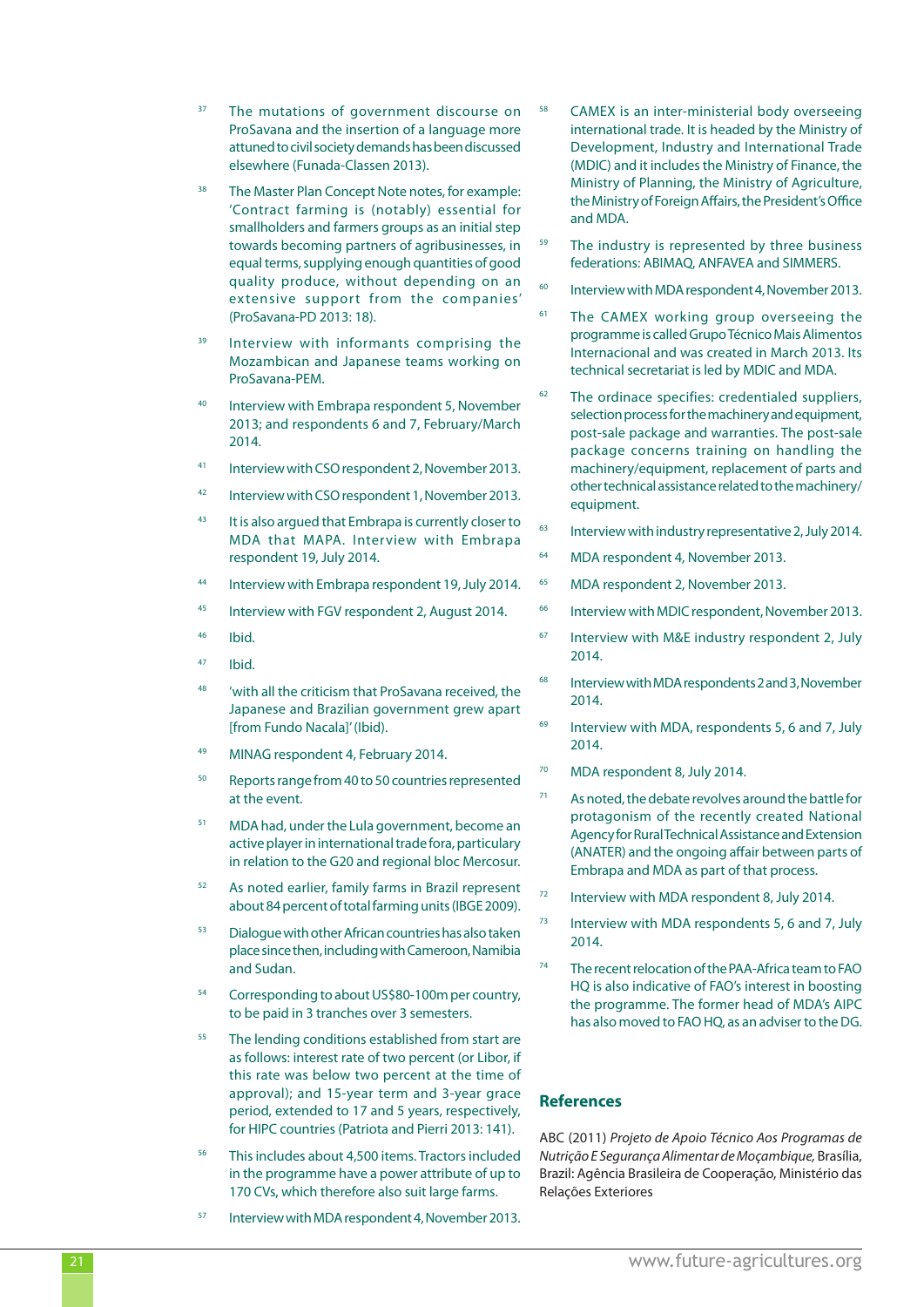ABC (2010a) *BRA04/044-BRA-EUA Agricultura: Projeto de Suporte Técnico À Plataforma de Inovação Agropecuária de Moçambique,* Brasília, Brazil: Agência Brasileira de Cooperação, Ministério das Relações Exteriores

ABC (2010b) *Diálogo Brasil-África Em Segurança Alimentar, Combate À Fome E Desenvolvimento Rural.* Brasília, Brazil: Agência Brasileira de Cooperação, Ministério das Relações Exteriores

Arraes, P.P., Martha Jr, G.B., Santana, C.A.M. and Alves, E. (2012) 'The Development of Brazilian Agriculture: Future Technological Challenges and Opportunities', *Agriculture & Food Security,* 1(1):1-12

Buainain, A.M., Alves, E., da Silveira, J.M. and Navarro, Z. (2013) 'Sete Teses Sobre O Mundo Rural', *Revista de Política Agrícola,* XXII(2):105-121

Burges, S.W. (2013) 'Brazil as a Bridge between Old and New Powers?', *International Affairs,* 89(3):577-94

Bush, R., Bujra, J. and Littlejohn, G. (2011) 'The Accumulation of Dispossession', *Review of African Political Economy,* 38(128):187-192

Cabral, L. (forthcoming) 'Brazil in "Aidland": Embrapa's Stories of Agricultural Knowledge Encounters in Mozambique', paper submitted to *Sustainable Development Journal* in November 2014

Cabral, L. and Shankland, A. (2013) *Narratives of Brazil-Africa Cooperation for Agricultural Development: New Paradigms?* FAC Working Paper 51, Brighton, UK: Future Agricultures Consortium

Cabral, L., Russo, G. and Weinstock, J. (2014) 'Brazil and the Shifting Consensus on Development Co-Operation: Salutary Diversions from the "Aid-Effectiveness" Trail?', *Development Policy Review,* 32(2):179-202

Campos, C. and Matos, M. (2012) *Brazil Technology Transfer of Know-How and Knowledge through the Economic-Financial-Technical Feasibility Studies to Produce Biofuel and Food in Mozambique,* presented at the Global South-South Development Expo 2012: Investing in Energy and Climate Change – Inclusive Partnerships for Sustainable Development, Vienna, Austria: United Nations Industrial Development Organization

Campos Mello, P. (2011) 'Moçambique Oferece Terra À Soja Brasileira', *Folha de S. Paulo,* 14 August / www1.folha. uol.com.br/fsp/mercado/me1408201102.htm

Castro, Edson (ed.) (2013) *Anuário Brasileiro Da Agricultura Familiar 2013,* Erechim, Brazil: Editora Bota Amarela

Chichava, S., Duran, J., Cabral, L., Shankland, A., Buckley, L., Lixia, T. and Yue, Z. (2013) *Chinese and Brazilian Cooperation with African Agriculture: The Case of Mozambique.* FAC Working Paper 49, Brighton, UK: Future Agricultures Consortium

Clements, E. and Fernandes, B.M. (2013) 'Land Grabbing, Agribusiness and the Peasantry in Brazil and Mozambique', *Agrarian South: Journal of Political Economy,* 2(1):41-69

de França, C.G., Del Grossi, M. and Marques, V. (2009) *O Censo Agropecuário 2006 E a Agricultura Familiar No Brasil,* Brasília, Brazil: Ministério do Desenvolvimento Agrário

Embrapa (2010) *Paralelos: Corredor de Nacala. Campinas: Embrapa Monitoramento por Satélite,* São Paulo, Brazil: Empresa Brasileira de Pesquisa Agropecuária

Favareto, A. (2014a) *Interrogating the Success of Brazilian Agricultural Development.* Draft CBAA Working Paper, Brighton, UK: Future Agricultures Consortium

Favareto, A. (2014b) 'Um Contraponto À Tese Da 'Argentinização' Do Desenvolvimento Rural No Brasil', in Buainain, A.M., Alves, E. and Navarro, Z. (eds), *O Mundo Rural No Brasil Do Século 21: A Formação de Um Novo Padrão Agrário E Agrícola,* Brasília, Brazil: Empresa Brasileira de Pesquisa Agropecuária, 1101-1124

Favareto, A. (2013) *The Misconceived Notion of a Successful Brazilian Agriculture and Some Difficulties to Endogenize an External Model,* presented at the Political Economy of Agricultural Policy in Africa International Conference, 18-20 March, Pretoria, South Africa

Fearnside, P.M. (2001) 'Soybean Cultivation as a Threat to the Environment in Brazil', *Environmental Conservation,*  28(1):23-38

Fernandes, B.M., Welch, C.A. and Gonçalves, E.C. (2012) *Políticas Fundiárias No Brasil: Uma Análise Geo-Histórica Da Governança Da Terra No Brasil,* Rome, Italy: International Land Coalition / www.landcoalition.org/sites/default/ files/publication/1372/FramingtheDebateBrazil\_ Portuguese.pdf

FGV (2012) 'FGV Projetos and GV Agro Launch the Nacala Fund in Brasília', *FGV News,* 11 July / fgvnoticias.fgv.br/ en/news fgv-projetos-and-gvagro-launch-nacala-fundbrasilia

FGV Projetos (undated) 'Nacala Corridor Fund', Rio de Janeiro, Brazil: FGV Projetos

Funada-Classen, S. (2013) *Analysis of the Discourse and Background of the ProSAVANA Programme in Mozambique: Focusing on Japan's Role,* Tokyo, Japan: Tokyo University of Foreign Studies

Government of Brazil (2013) *Portaria MDA No 65 DE 05/08/2013,* Brasília, Brazil: Ministério do Desenvolvimento Agrário / www.legisweb.com.br/legislacao/?id=257254

Government of Brazil (undated) *Implantação de Bancos Comunitários de Sementes Crioulas Em Áreas de Agricultura Familiar: Moçambique, África Do Sul E Brasil,* Brasília, Brazil: Secretaria-Geral da Presidência da República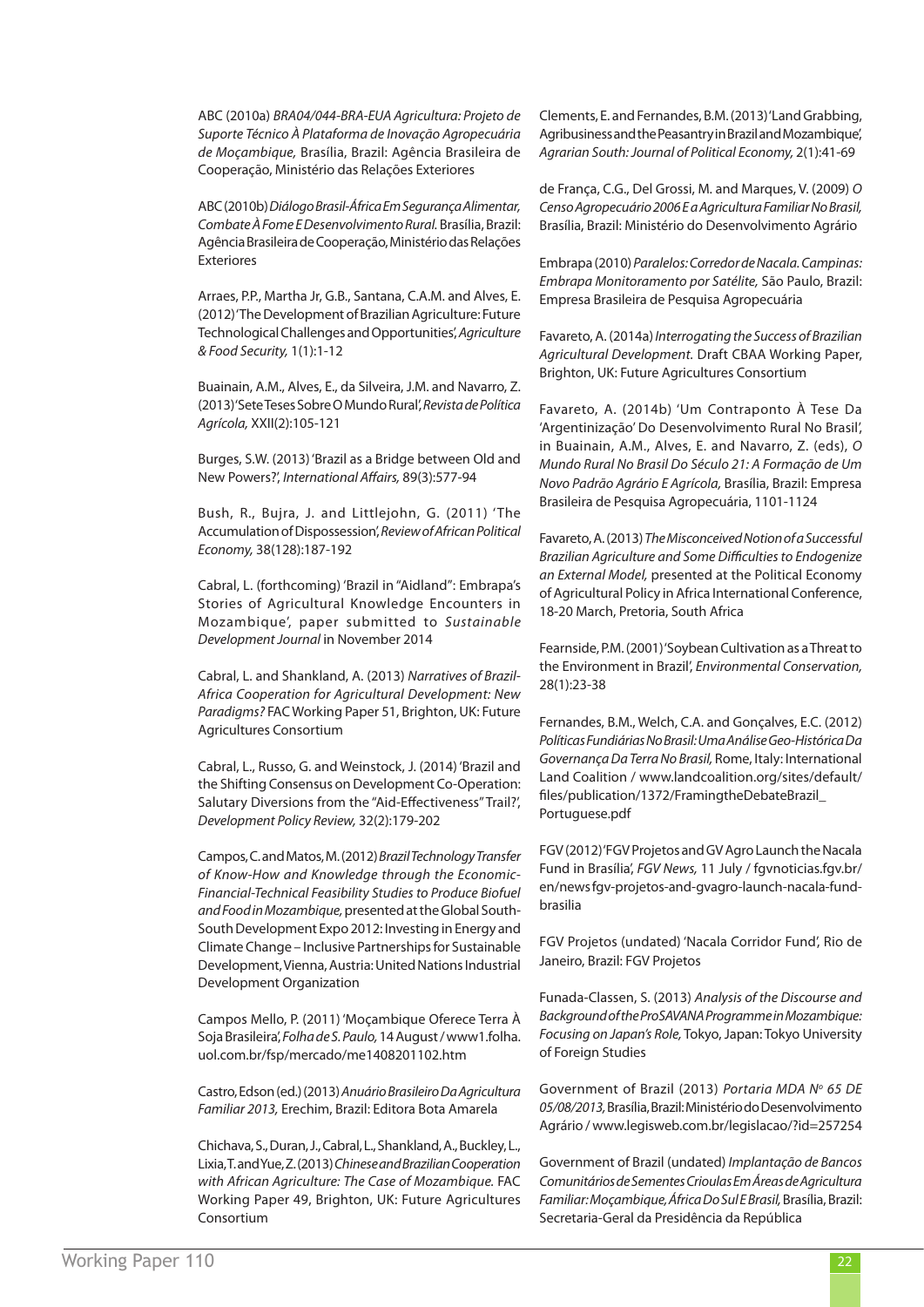Government of Mozambique, JICA and ABC (2013a) *O Que É O ProSAVANA,* Maputo, Mozambique: ProSavana / www.prosavana.gov.mz/index.php?p=pagina&id=27

Government of Mozambique, JICA and ABC (2013b) *ProSAVANA-PI,* Maputo, Mozambique: ProSavana / www. prosavana.gov.mz/index.php?p=pagina&id=8

Government of Mozambique, JICA and ABC (2013c) *ProSAVANA-PD,* Maputo, Mozambique: ProSavana / www. prosavana.gov.mz/index.php?p=pagina&id=9

Government of Mozambique, JICA and ABC (2013d) *ProSAVANA-PEM,* Maputo, Mozambique: ProSavana / www.prosavana.gov.mz/index.php?p=pagina&id=10

Graziano da Silva, J. (1980) 'Estrutura Fundiária E Relações de Produção No Campo Brasileiro', paper presented at II Encontro Nacional da ABCP. Águas de São Pedro, Brazil: October

Hegg, P. (2014) 'Brazilian Sudanese Agribusiness Company', presented at the Segundo Fórum Brasil-África, 28-29 August, Fortaleza, Brazil

Hosono, A. and Hongo, Y. (2012) *Cerrado Agriculture: A Model of Sustainable and Inclusive Development,* Tokyo, Japan: JICA Research Institute

Ibase (2006) *Relatório Pronaf: Resultados da Etapa Paraná,*  Rio de Janeiro, Brazil: Instituto Brasileiro de Análises Sociais e Econômicas / www.ibase.br/userimages/ pub\_pronaf\_final4.pdf

IBGE (2009) *Censo Agropecuário 2006. Agricultural Familiar. Primeiros Resultados: Brasil, Grandes Regiões E Unidades Da Federação,* Rio de Janeiro, Brazil: Instituto Brasileiro de Geografia e Estatística / www.ibge.gov.br/ home/estatistica/economia/agropecuaria/censoagro/ agri\_familiar\_2006/familia\_censoagro2006.pdf

JICA and Oriental Consultants (2011) *Preparatory Study on Triangular Cooperation Program for Agricultural Development of the African Tropical Savannah among Japan, Brazil and Mozambique (ProSavana JBM),* Tokyo, Japan: Japan International Cooperation Agency and Oriental Consultants

JICA, ABC and Government of Mozambique (2009) *Memorandum de Entendimento Sobre a Cooperação Triangular Para O Desenvolvimento Da Agricultura Das Savanas Tropicais Em Moçambique,* Tokyo, Japan: Agência de Cooperação Internacional do Japão, Agência Brasileira de Cooperação and República de Moçambique

Jørgensen, M. and Phillips, L.J. (2002) *Discourse Analysis as Theory and Method,* Thousand Oaks, CA: Sage Publications / www.loc.gov/catdir/enhancements/ fy0658/2002102284-d.html

Justiça Ambiental! (2013) 'Justiça Ambiental/FOE Mozambique's Position on the Prosavana Program', *JA4change* / ja4change.wordpress.com/2013/01/28/ justica-ambientalfoe-mozambiques-position-on-theprosavana-program/

Justiça Ambiental! et al. (2013) 'Joint Statement: Leaked Copy of the Master Plan for the ProSAVANA Programme in Northern Mozambique Confirms the Worst', *GRAIN*

Kumashiro, T. and Paiva, F. (2011) *Tropical Savannah Agriculture Development Program. Japan-Brazil-Mozambique Triangular Cooperation: A Case Supported by Collaborative Agricultural Research,* presented at the 1st G20 Conference on Agriculture Research for Development: Promoting Scientific Partnerships for Food Security, 12 September, Montpellier, France / www. egfar.org/events/g20-conference-agricultural-researchdevelopment-montpellier-france-12-13092011

Laclau, E. and Mouffe, C. (1985) *Hegemony and Socialist Strategy: Towards a Radical Democratic Politics,* London, UK: Verso / prism.talis.com/sussex-ac/items/232101

Landgrab-Japan (2013) 'Japanese Experts' Analysis: "The Concept Note for Formulation of Agricultural Development Master Plan in the Nacala Corridor"', Farmlandgrab.org, 20 December / *farmlandgrab.org/* post/view/22964

Leite, J.B. and Silva, H. (2013) *Programa Embrapa Moçambique,* Rio de Janeiro, Brazil: Embrapa

Malamud, A. (2011) 'A Leader Without Followers? The Growing Divergence Between the Regional and Global Performance of Brazilian Foreign Policy', *Latin American Politics and Society,* 53(3):1-24

Mazzetto Silva, C.E. (2009) *O Cerrado Em Disputa: Apropriação Global E Resistências Locais.* Série Pensar O Brasil E Construir O Futuro Da Nação, Brasília, Brazil: Conselho Federal de Engenharia, Arquitetura e Agronomia

MDA (2010) *Um Novo Brasil Rural. Ministério Do Desenvolvimento Agrário 2003-2010,* Brasília, Brazil: Ministério do Desenvolvimento Agrário

MINAG, DPAs, FGV, Oriental Consultants Co. Ltd., NTC International Co. Ltd. and Task Co. Ltd (2013) *Support Agriculture Development Master Plan in the Nacala Corridor in Mozambique (PROSAVANA-PD). Report No.2: Quick Impact Projects,* Maputo, Mozambique: Ministério da Agricultura

Morris, M., Binswanger-Mkhize, H.P. and Byerlee, D. (2009) *Awakening Africa's Sleeping Giant: Prospects for Commercial Agriculture in the Guinea Savannah Zone and Beyond,* Washington, DC: World Bank Publications

Mourão, J. (2011) *Programa de Cooperação Triangular Para O Desenvolvimento Agrícola Das Savanas Tropicais de Moçambique (ProSAVANA-JBM)*, Brasília, Brazil: Divisão de Cooperação Triangular e Programas Sociais, JICA Brazil

Navarro, Z. (2010) 'A Agricultura Familiar No Brasil: Entre A Política E As Transformações Da Vida Econômica', in *A*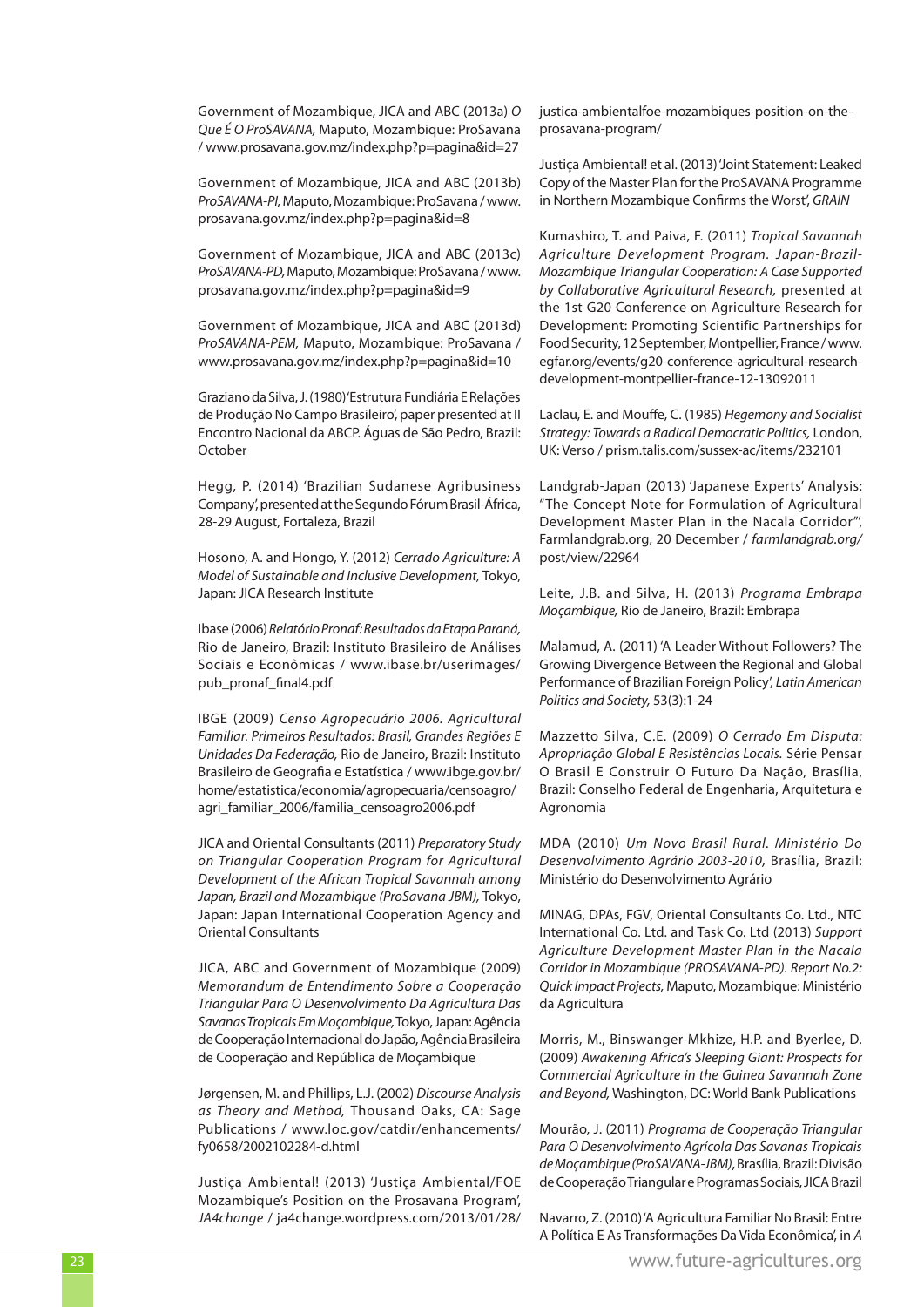*Agricultura Brasileira: Desempenho, Desafios, Perspectivas,* Brasília, Brazil: Instituto de Pesquisa Econômica Aplicada and Ministério da Agricultura, Pecuária e Abastecimento, 185-209

Navarro, Z. and Alves, E. (2014) 'Os Novos Desafios Da Embrapa', *Estadão,* 20 August / opiniao. estadao.com.br/noticiasgeral,os-novos-desafiosdaembrapa-imp-,1546563

Navarro, Z. and Pedroso, M.T. (2011) *Agricultura Familiar: É Preciso Mudar Para Avançar.* Texto Para Discussão 42, Brasília, Brazil: Empresa Brasileira de Pesquisa Agropecuária

Nogueira, I. and Ollinaho, O. (2013) *From Rhetoric to Practice in South-South Development Cooperation: A Case Study of Brazilian Interventions in the Nacala Corridor Development Program,* Geneva, Switzerland: Institute of Socioeconomics, University of Geneva

Nogueira, P. (2013) 'Terra Em Transe: Capital Estrangeiro Avança Sobre Áreas Agrícolas', *Movimento Dos Trabalhadores Rurais Sem Terra,* 10 April / www.mst.org. br/Terra-em-transe-capital-estrangeiro-avanca-sobreareas-agricolas

Oliveira, A.U. (2005) 'BR-163 Cuiabá-Santarém: Geopolítica, Grilagem, Violência E Mundialização', in *Amazônia Revelada: Os Descaminhos Ao Longo Da BR-163,* Brasília, Brazil: Câmara Brasileira do Livro, 67-184

Ondei, V. (2013) 'Entrevista – Gilson Pinesso', *Dinheiro Rural,* 107 (September) / revistadinheirorural.terra.com. br/secao/entrevista/entrevista-gilson-pinesso

PAA (2013) *About PAA-Africa,* PAA-Africa: Purchase from Africans for Africa / paa-africa.org/about/ general-information-2/

Patriota, T.C. and Pierri F.M. (2013) 'Brazil's Cooperation in African Agricultural Development and Food Security', in Cheru, F. And Modi, R. (eds), *Agricultural Development and Food Security in Africa,* London, UK: Zed Books, 125-144

Pereira, P.A.A., Martha Jr, G.B., Santana, C.A. and Alves, E. (2012) 'The Development of Brazilian Agriculture, Future Technological Challenges and Opportunities', in *Brazilian Agriculture Development and Changes,* Brasília, Brazil: Embrapa Studies and Training, 13-42

Pierri, F.M. (2013) 'How Brazil's Agrarian Dynamics Shape Development Cooperation in Africa', *IDS Bulletin,* 44(4):69-79

Pinheiro, L. and Milani, C. (2012) *Política Externa Brasileira: As Práticas da Política e a Política das Práticas,* Rio de Janeiro: Editora FGV

Pino, B.A. (2010) *'Brazilian Cooperation: A Model under Construction for an Emerging Power',* Madrid: Real Instituto Elcano

Pino, B.A. and Leite, I.C. (2009) 'O Brasil E a Cooperação Sul-Sul: Contribuições E Desafios', *Meridiano,* 47(113):18-19 Pires, M.O. (2007) 'Programas Agrícolas na Ocupação do Cerrado', *Sociedade e Cultura,* 3(1)

ProSavana-PD (2013) *Elaboração Do Plano Director Do Desenvolvimento Agrícola No Corredor de Nacala: Nota Conceitual,* Maputo, Mozambique: ProSavana-PD

Rádio Nacional (2005) 'Entrevista: Embrapa Vai Lançar Base Avançada Em Moçambique, Diz Campanhola', *Revista Brasil, 16 January*

Schlesinger, S. (2014) *Brazilian Cooperation and Investment in Africa: The Case of ProSavana in Mozambique.* TEMTI Series of Economic Perspectives on Global Sustainability, Gland, Switzerland: International Union for the Conservation of Nature and Commission on Environmental, Economic and Social Policies

Senatore, G. and Matos, M. (2012) 'Agricutural Investment in Africa: Brazilian Expertise to Promote Sustainable Agriculture Investments', Presentation, *Dakar*, 6 November

Silva, J.G. (2010) 'Os Desafios Das Agriculturas Brasileiras', in *A Agricultura Brasileira: Desempenho, Desafios, Perspectivas,* Brasília, Brazil: Instituto de Pesquisa Econômica Aplicada and Ministério da Agricultura, Pecuária e Abastecimento

Soares De Lima, M.R. and Hirst, M. (2006) 'Brazil as an Intermediate State and Regional Power: Action, Choice and Responsibilities', *International Affairs,* 82(1):21-40

Teixeira, G. (2013) 'As Dívidas e a Dúvida para a Agricultura Familiar', MST - *Agricultura Camponesa,* 14 February / www.mst.org.br/ As-Dividas-e-a-Duvida-para-a-Agricultura-Familiar

UNAC (2012) 'Land Grabbing for Agribusiness in Mozambique: UNAC Statement on the ProSavana Programme', Maputo, Mozambique: União Nacional de Camponeses Moçambique / viacampesina. org/en/index.php/main-issues-mainmenu-27/ agrarian-reform-mainmenu-36/1321-land-grabbingfor-agribusiness-on-mozambique-unac-statement-onthe-prosavana-programme

UNAC et al. (2014) 'No to ProSavana! Launch of National Campaign', *Farmlandgrab.org,* 2 June / farmlandgrab.org/ post/view/23577

UNAC, Via Campesina and GRAIN (2012) 'Brazilian Agribusiness Invades Africa', *Farmlandgrab.org,* 30 November / farmlandgrab.org/post/view/21363

Vale (2013) *Almoço de Fim de Ano Da Diretoria Da Vale Com a Imprensa,* Rio de Janeiro, Brazil: Vale

Valor Econômico (2013) 'Exportação Do Mais Alimentos Sai Em 2014', *Valor Econômico,* 16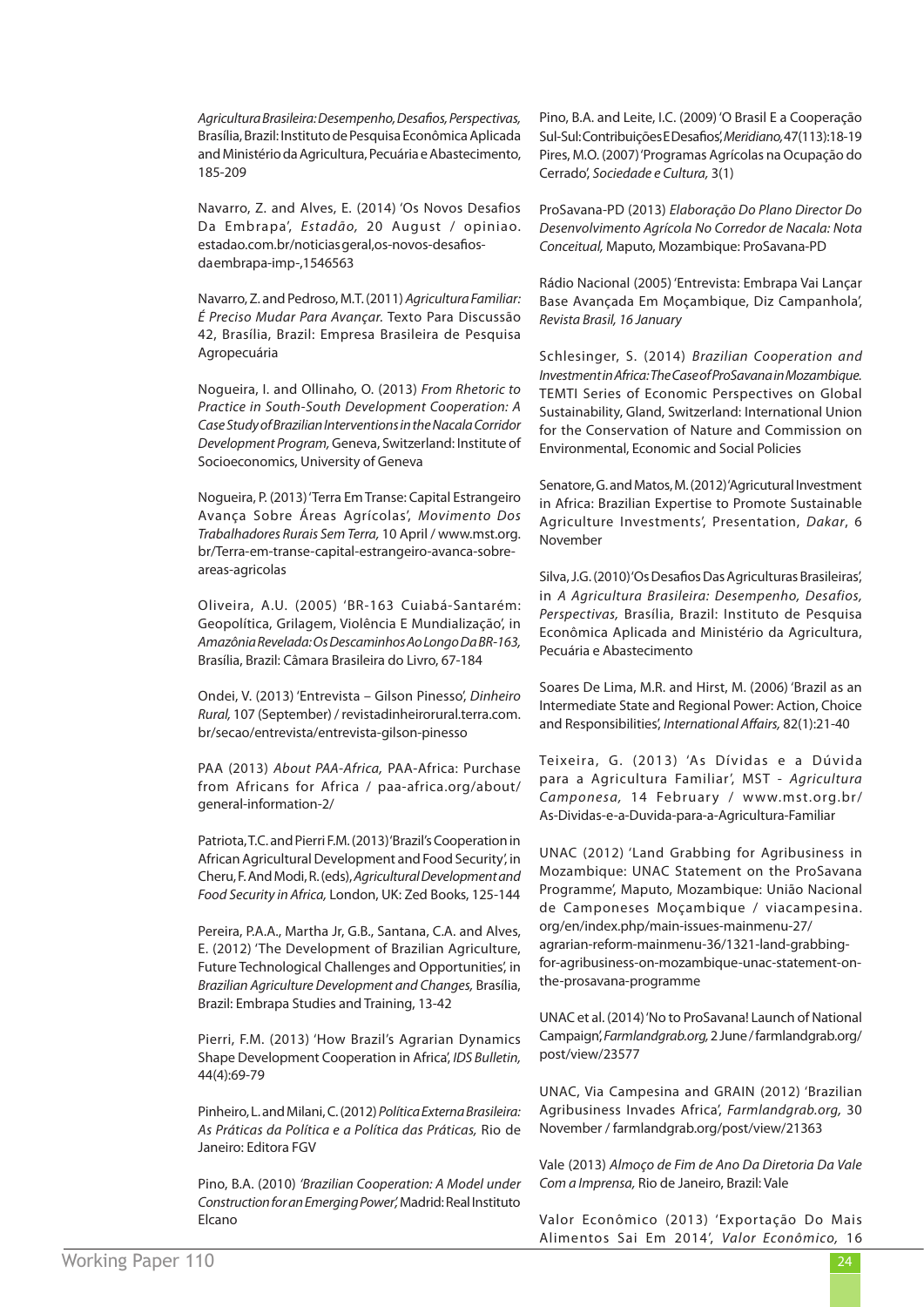December / www.valor.com.br/agro/3372432/ exportacao-do-mais-alimentos-sai-em-2014

Valor Econômico (2004) 'Embrapa Vai Pesquisar O Genoma Da Soja Em Parceria Com Chineses', *Globo Rural,* 227

Vigevani, T. and Cepaluni, G. (2007) 'Lula's Foreign Policy and the Quest for Autonomy through Diversification', *Third World Quarterly,* 28(7):1309-1326

Visentini, P. (2009) 'Prestige Diplomacy, Southern Solidarity or "Soft Imperialism"? Lula's Brazil- Africa Relations (2003 Onwards)', paper presented at African Studies Centre, Leiden, Netherlands: April 7

Wheatley, J. (2010) 'Brazilian Farms Sow Seeds of Openness', *Financial Times,* 14 April